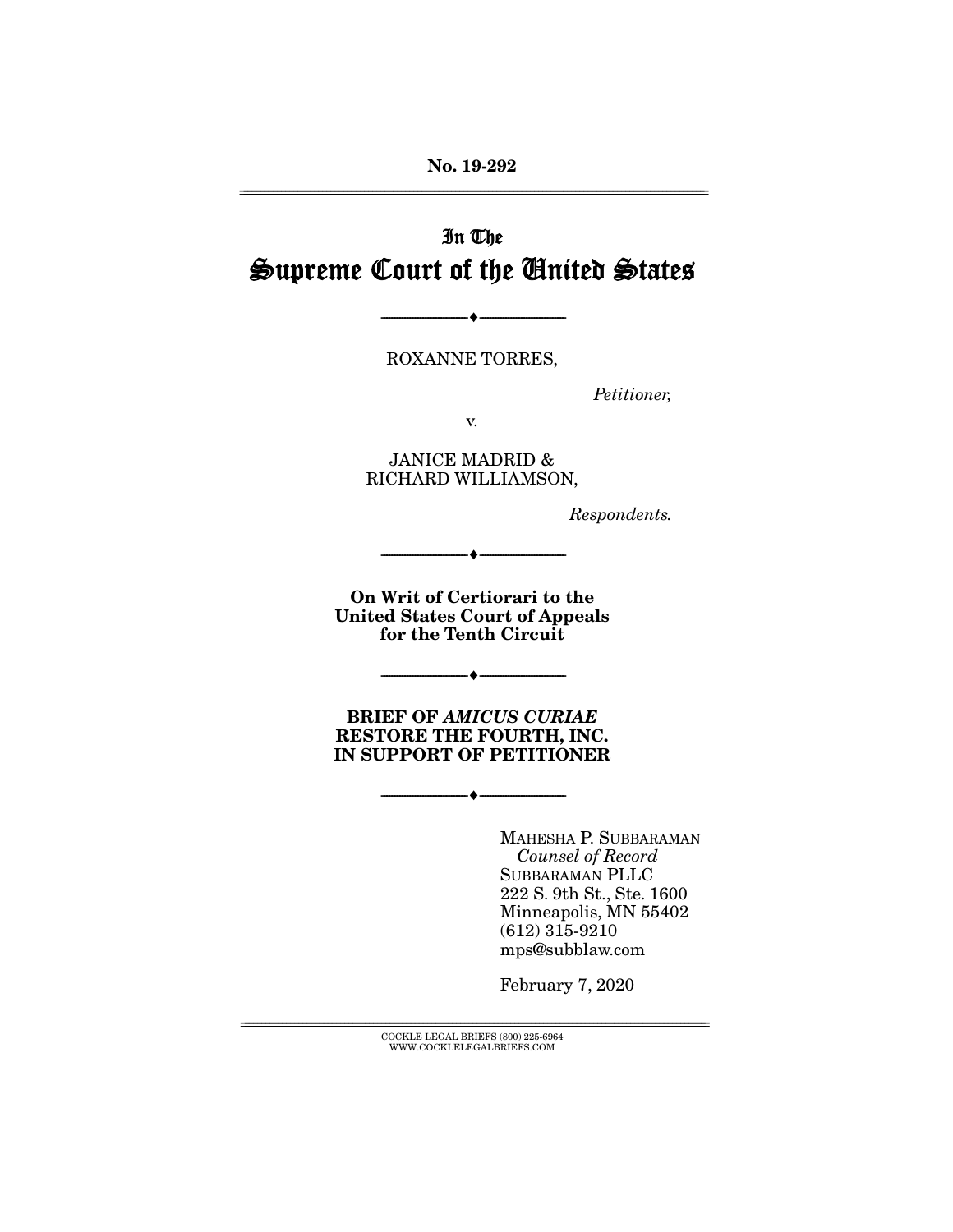# TABLE OF CONTENTS

|                                                                                                     | Page |
|-----------------------------------------------------------------------------------------------------|------|
|                                                                                                     | 11   |
|                                                                                                     |      |
|                                                                                                     | 2    |
|                                                                                                     | 3    |
| This case exemplifies a bigger problem: lower<br>Ι.<br>court neglect of common-law history in gaug- | З    |
| II. Out of respect for the person, the common<br>law recognized that an arrest could be either      | 8    |
|                                                                                                     |      |

i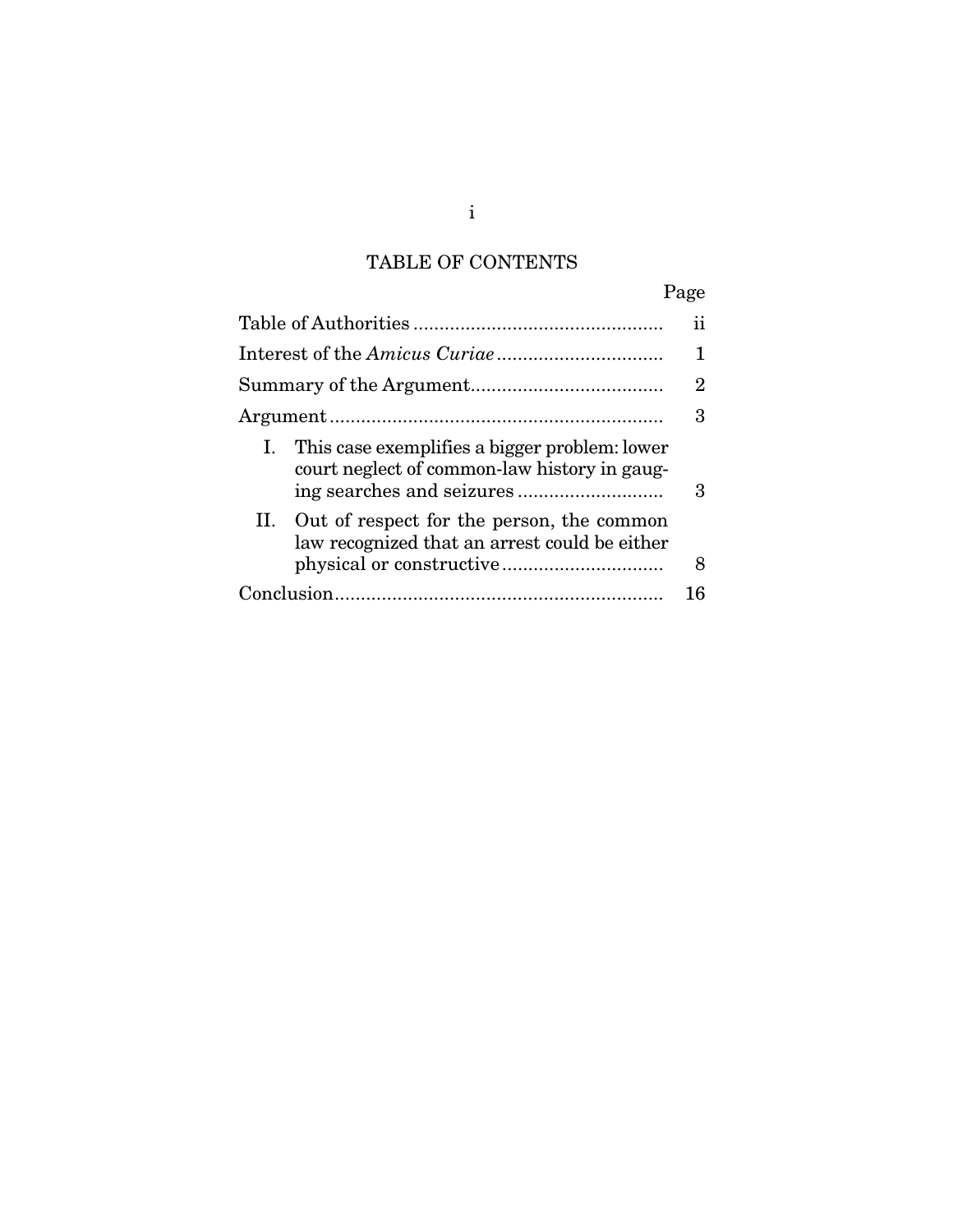# TABLE OF AUTHORITIES

# **CASES**

| Anonymous (1676) 86 Eng. Rep. 197 (KB)9                                                                                                                                            |
|------------------------------------------------------------------------------------------------------------------------------------------------------------------------------------|
| Anonymous (1702) 87 Eng. Rep. 1060 (QB)9                                                                                                                                           |
| Artis v. D.C., 138 S. Ct. 594 (2018) 16                                                                                                                                            |
| Berry v. Adamson (KB 1827), reported in: 6 R.<br>BARNEWALL & C. CRESSWELL, REPORTS OF CASES<br>ARGUED & DETERMINED IN THE COURT OF KING'S<br>BENCH 528 (London: A. Strahan 1828)14 |
|                                                                                                                                                                                    |
| California v. Hodari D., 499 U.S. 621 (1991) 2, 6, 7                                                                                                                               |
| Carpenter v. United States, 132 S.Ct. 2206                                                                                                                                         |
| Cnty. of Sacramento v. Lewis, 532 U.S. 833 (1998)7                                                                                                                                 |
| Cruzan v. Director, Mo. Dep't of Health, 497 U.S.                                                                                                                                  |
| Field v. Ireland, 21 Ala. 240 (1852)15                                                                                                                                             |
| Genner v. Sparks, 87 Eng. Rep. 928 (QB)9, 10                                                                                                                                       |
| Haythorn v. Rushforth, 19 N.J.L. 160 (1842) 5                                                                                                                                      |
| Hollister v. Goodale, 8 Conn. 332 (1831)11                                                                                                                                         |
| Horner v. Battyn (KB 1738), reported in: WIL-<br>LIAM LOYD, CASES ON CIVIL PROCEDURE 798                                                                                           |
|                                                                                                                                                                                    |
| $\it Joseph$ v. McAllister, 25 Mich. 45 $(1872)$ 11                                                                                                                                |
| Kyllo v. United States, 533 U.S. 27 (2001)3                                                                                                                                        |
|                                                                                                                                                                                    |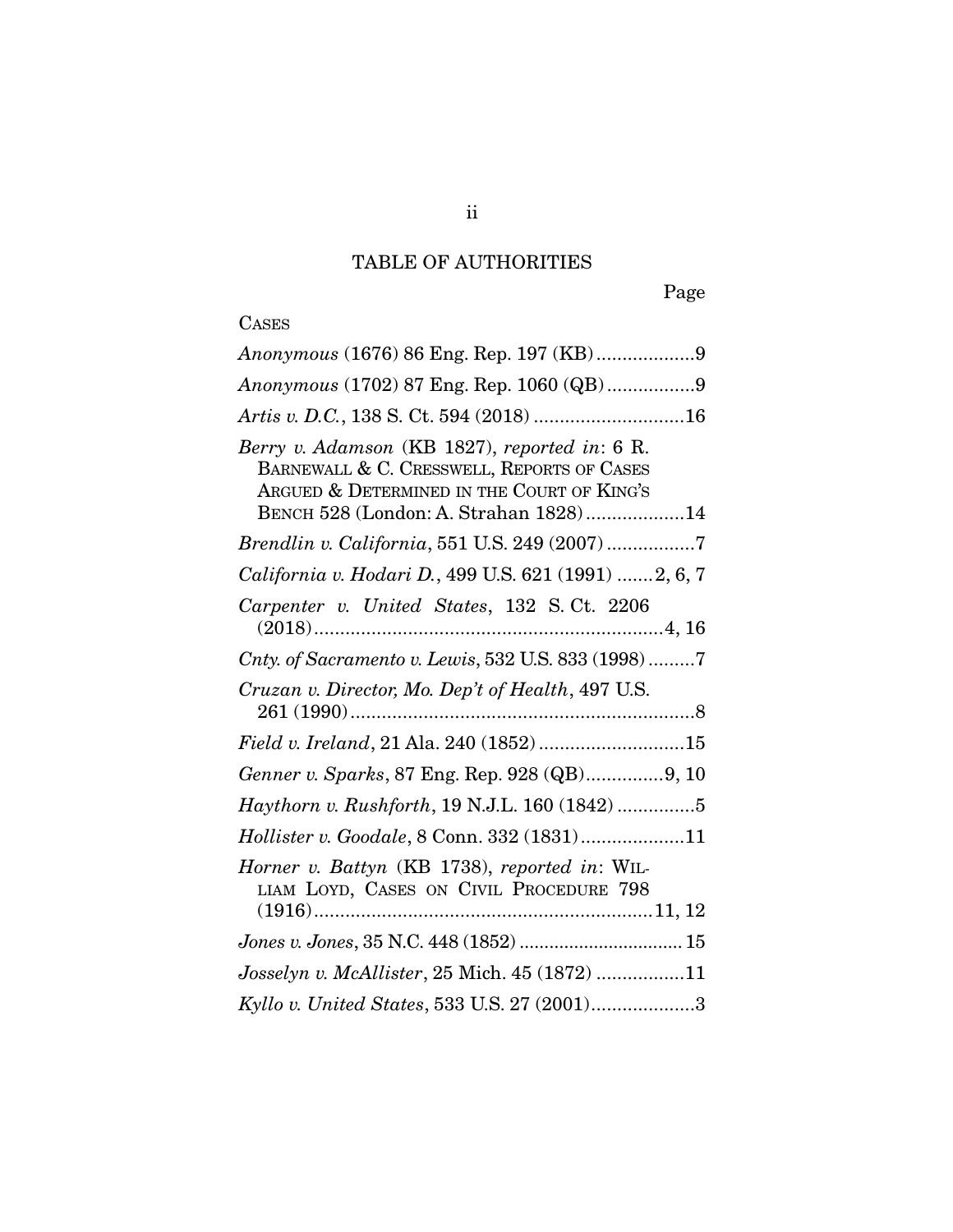## TABLE OF AUTHORITIES—Continued

| LMP Services, Inc. v. City of Chicago, 95 N.E.3d<br>1258 (Ill. App. Ct. 2017), aff'd, No. 123123,<br>2019 Ill. LEXIS 658 (Ill. May 23, 2019)4, 5 |
|--------------------------------------------------------------------------------------------------------------------------------------------------|
|                                                                                                                                                  |
| Pike v. Hanson, 9 N.H. 491 (1838)12                                                                                                              |
| Richardson v. Rittenhouse, 40 N.J.L. 230 (1878)15                                                                                                |
| Russen v. Lucas (KB 1824), reported in: 1 F. A.<br>CARRINGTON & J. PAYNE, REPORTS OF CASES AR-<br>GUED & RULED AT NISI PRIUS 153 (1825)12        |
| Sandon v. Jervis (QB 1858), reported in: 4 THE<br>JURIST (NEW SERIES) 737 (1859)13                                                               |
| Sheriff of Hampshire v. Godfrey (1738), 87 Eng.                                                                                                  |
| Simpson v. Hill (KB 1795), reported in: 1 ISAAC<br>ESPINASSE, REPORTS OF CASES ARGUED & RULED<br>AT NISI PRIUS 431 (London: G. Auld 1801)13      |
| Torres v. Madrid, 769 F. App'x 654 (10th Cir.                                                                                                    |
|                                                                                                                                                  |
| United States v. Carloss, 818 F.3d 988 (10th Cir.                                                                                                |
| United States v. Jones, 565 U.S. 400 (2012) passim                                                                                               |
| Virginia v. Moore, 553 U.S. 164 (2008)4, 7                                                                                                       |

iii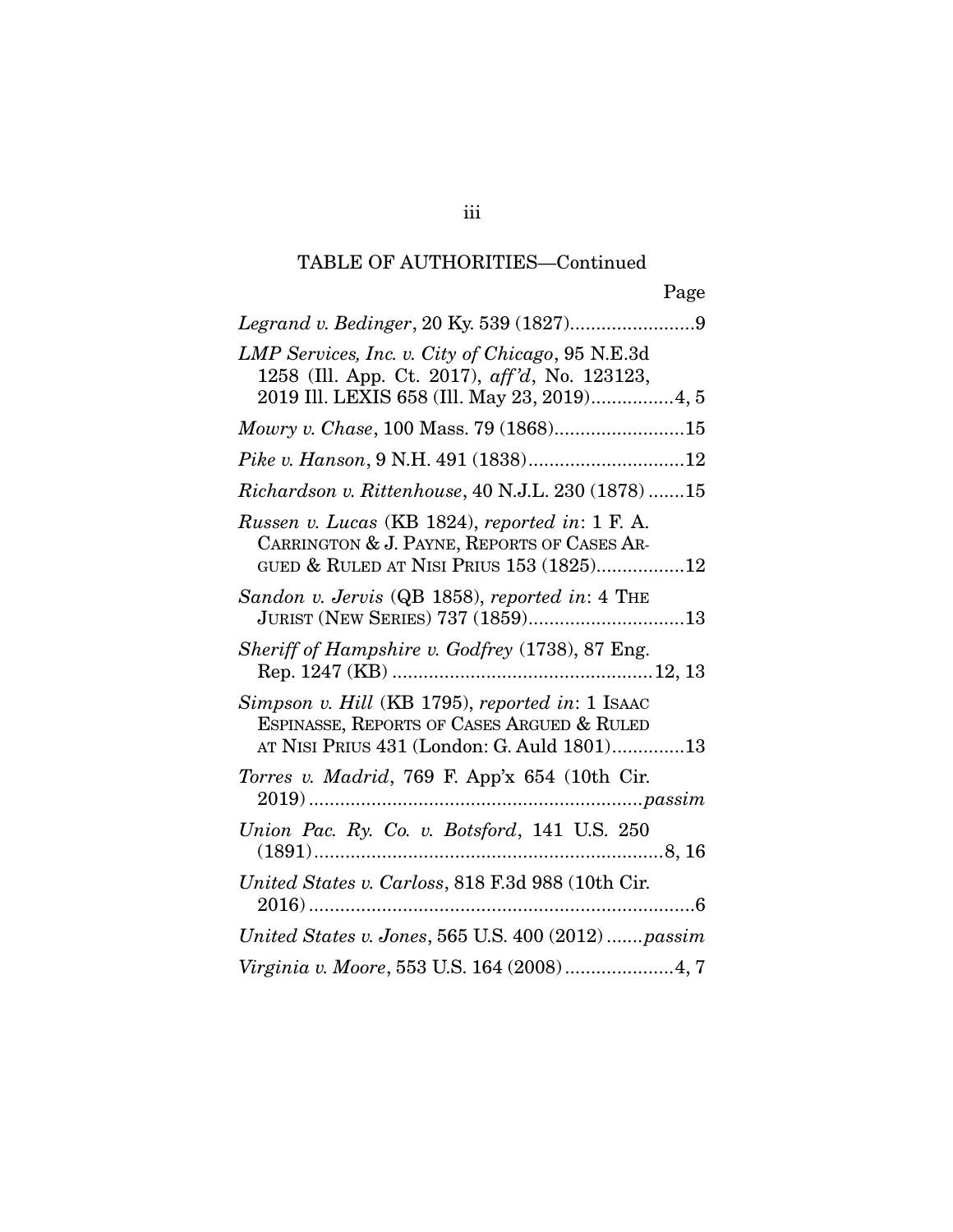## TABLE OF AUTHORITIES—Continued

| Wall & Wall v. Osborn, 12 Wend. 39 (N.Y. Sup.                                                                                            |
|------------------------------------------------------------------------------------------------------------------------------------------|
| Weems v. United States, 217 U.S. 349 (1910) 2                                                                                            |
| Whithead v. Keyes, 85 Mass. 495 (1862)9, 14                                                                                              |
| William & Jones & Others (1736), 95 Eng. Rep.                                                                                            |
| Wyoming v. Houghton, 526 U.S. 295 (1999) 4                                                                                               |
| <b>CONSTITUTIONAL PROVISION</b>                                                                                                          |
|                                                                                                                                          |
| <b>OTHER AUTHORITIES</b>                                                                                                                 |
| 1 EDWARD HYDE EAST, A TREATISE OF THE PLEAS<br>OF THE CROWN (Philadelphia: P. Byrne 1806)14                                              |
| 1 JOSEPH CHITTY, A PRACTICAL TREATISE ON THE<br>CRIMINAL LAW (London: A. J. Valpy 1816)14                                                |
| 1 THOMAS WATERMAN, A TREATISE ON THE LAW<br>OF TRESPASS IN THE TWOFOLD ASPECT OF THE<br>WRONG AND THE REMEDY (New York: Baker,           |
| 1 W. BLACKSTONE, COMMENTARIES ON THE LAWS                                                                                                |
| 1 WILLIAM DICKINSON, A PRACTICAL EXPOSITION<br>OF THE LAW RELATIVE TO THE OFFICE AND DU-<br>TIES OF A JUSTICE OF THE PEACE (London: Reed |

iv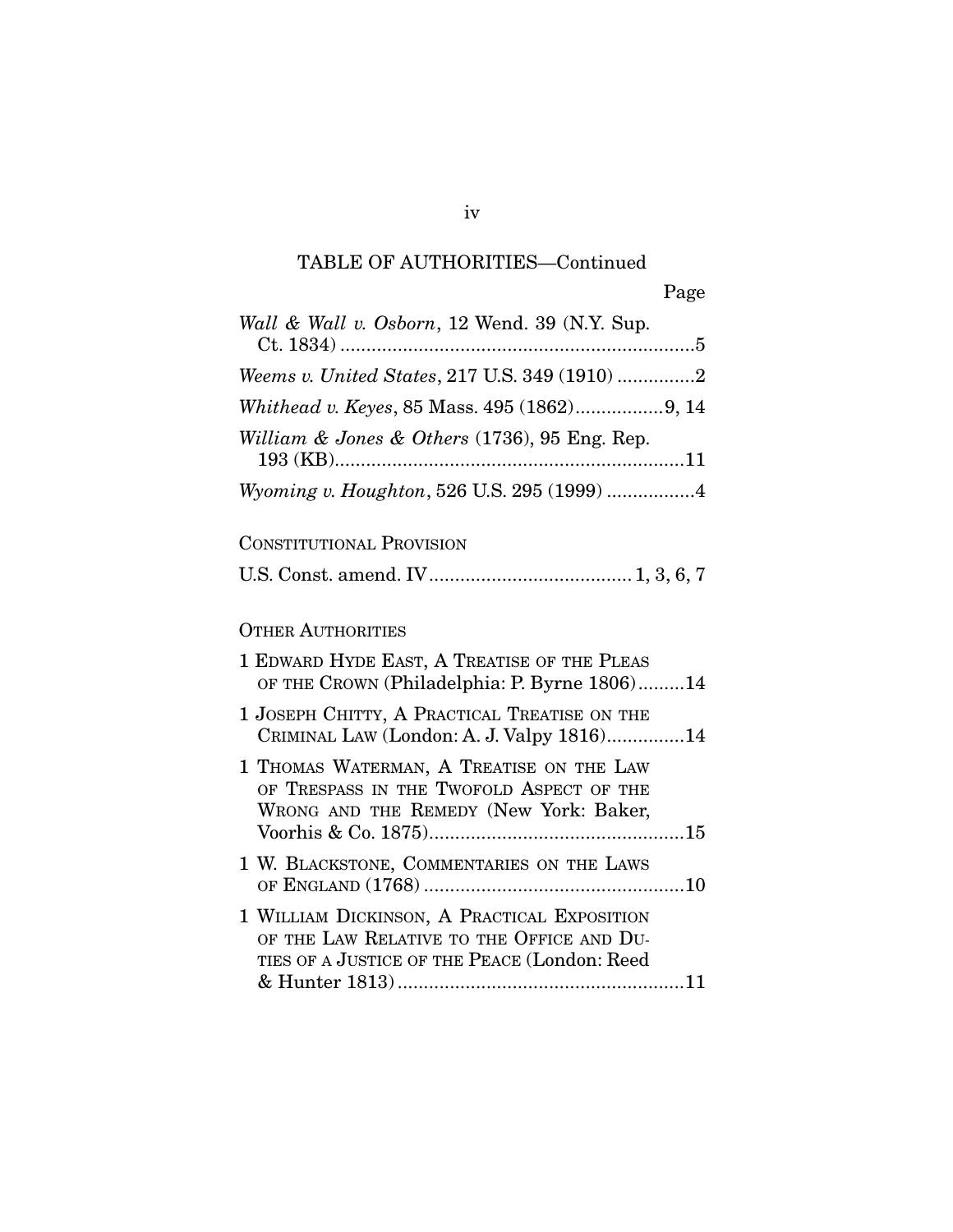## TABLE OF AUTHORITIES—Continued

|                                                                                                                                                    | Page |
|----------------------------------------------------------------------------------------------------------------------------------------------------|------|
| 3 W. BLACKSTONE, COMMENTARIES ON THE LAWS                                                                                                          |      |
|                                                                                                                                                    |      |
| FRANCIS BULLER, AN INTRODUCTION TO THE LAW<br>RELATIVE TO TRIALS AT NISI PRIUS (London: W.                                                         |      |
| Jennifer Valentino-DeVries, <i>Police Snap Up Cheap</i><br>Cellphone Trackers, WALL St. J., Aug. 19, 2015,                                         |      |
| JOHN LOCKE, SECOND TREATISE OF CIVIL GOVERN-                                                                                                       |      |
| Kashmir Hill, <i>The Secretive Company That Might</i><br><i>End Privacy as We Know It</i> , N.Y. TIMES, Jan.<br>18, 2020, https://nyti.ms/2NEbiJZ3 |      |
| SIR MATTHEW HALE, ANALYSIS OF THE LAW: BEING<br>A SCHEME, OR ABSTRACT, OF THE SEVERAL TI-<br>TLES & PARTITIONS OF THE LAW OF ENGLAND               |      |
|                                                                                                                                                    |      |

v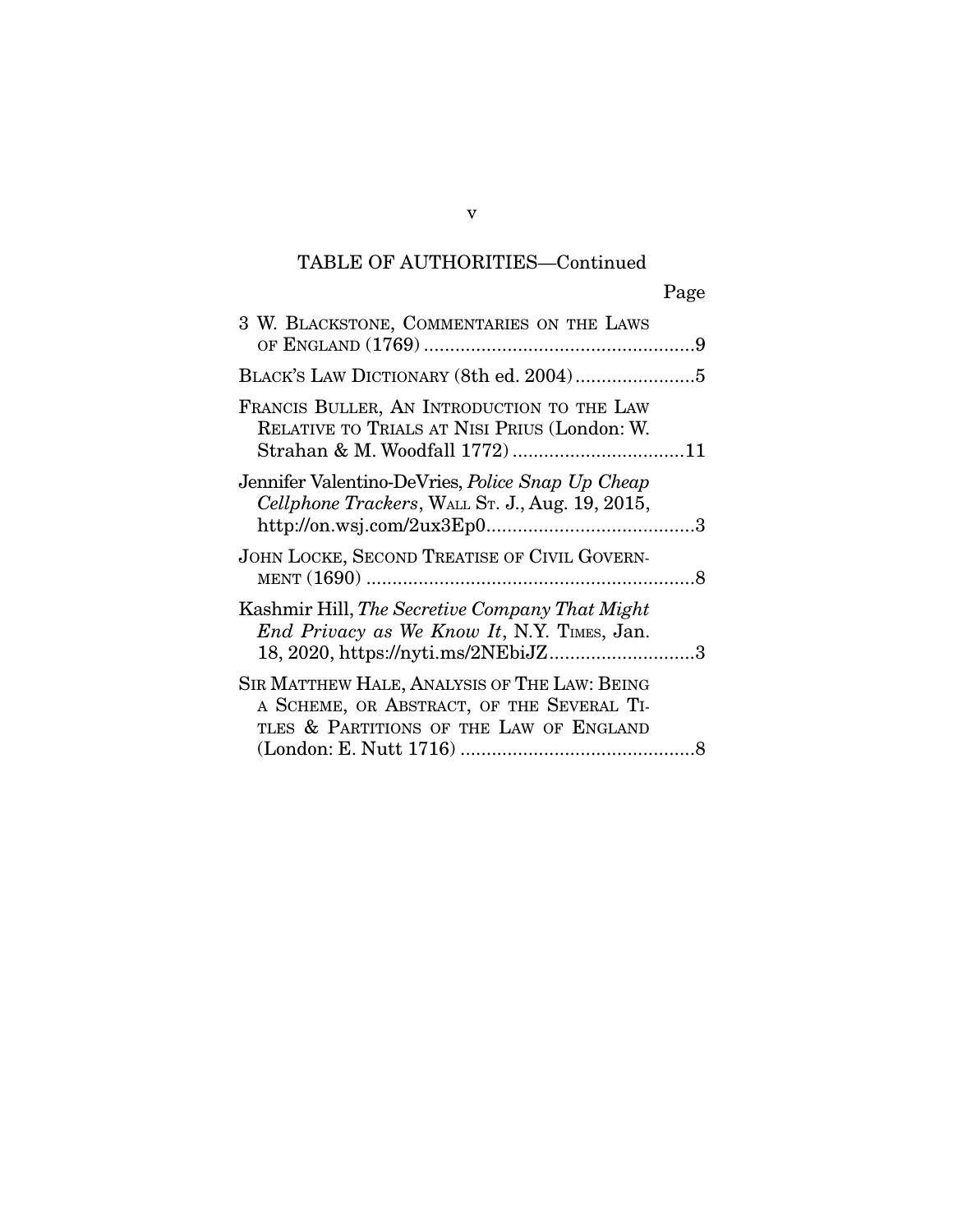#### INTEREST OF THE *AMICUS CURIAE*<sup>1</sup>

Restore the Fourth, Inc. is a national, non-partisan civil liberties organization dedicated to robust enforcement of the Fourth Amendment to the United States Constitution. Restore the Fourth believes that everyone is entitled to privacy in their persons, homes, papers, and effects and that modern changes to technology, governance, and law should foster—not hinder—the protection of this right.

 To advance these principles, Restore the Fourth oversees a network of local chapters, whose members include lawyers, academics, advocates, and ordinary citizens. Each chapter devises a variety of grassroots activities designed to bolster political recognition of Fourth Amendment rights. On the national level, Restore the Fourth also files *amicus curiae* briefs in significant Fourth Amendment cases.2

--------------------------------- ---------------------------------

<sup>&</sup>lt;sup>1</sup> This amicus brief is filed with the consent of Petitioner and Respondents. No counsel for a party authored this brief in whole or in part; nor has any person or entity, other than Restore the Fourth and its counsel, contributed money intended to fund the preparation or submission of this brief.

<sup>2</sup> *See, e.g.*, Brief of *Amicus Curiae* Restore the Fourth, Inc. in Support of Petitioner, *Mitchell v. Wisconsin*, No. 18-6210 (U.S. filed Mar. 4, 2019); Brief of *Amicus Curiae*, Restore the Fourth, Inc. in Support of Petitioner, *Collins v. Virginia*, No. 16-1027 (U.S. filed Nov. 17, 2017); Brief of *Amicus Curiae* Restore the Fourth, Inc. in Support of Petitioner, *Byrd v. United States*, No. 16-1371 (U.S. filed Nov. 16, 2017).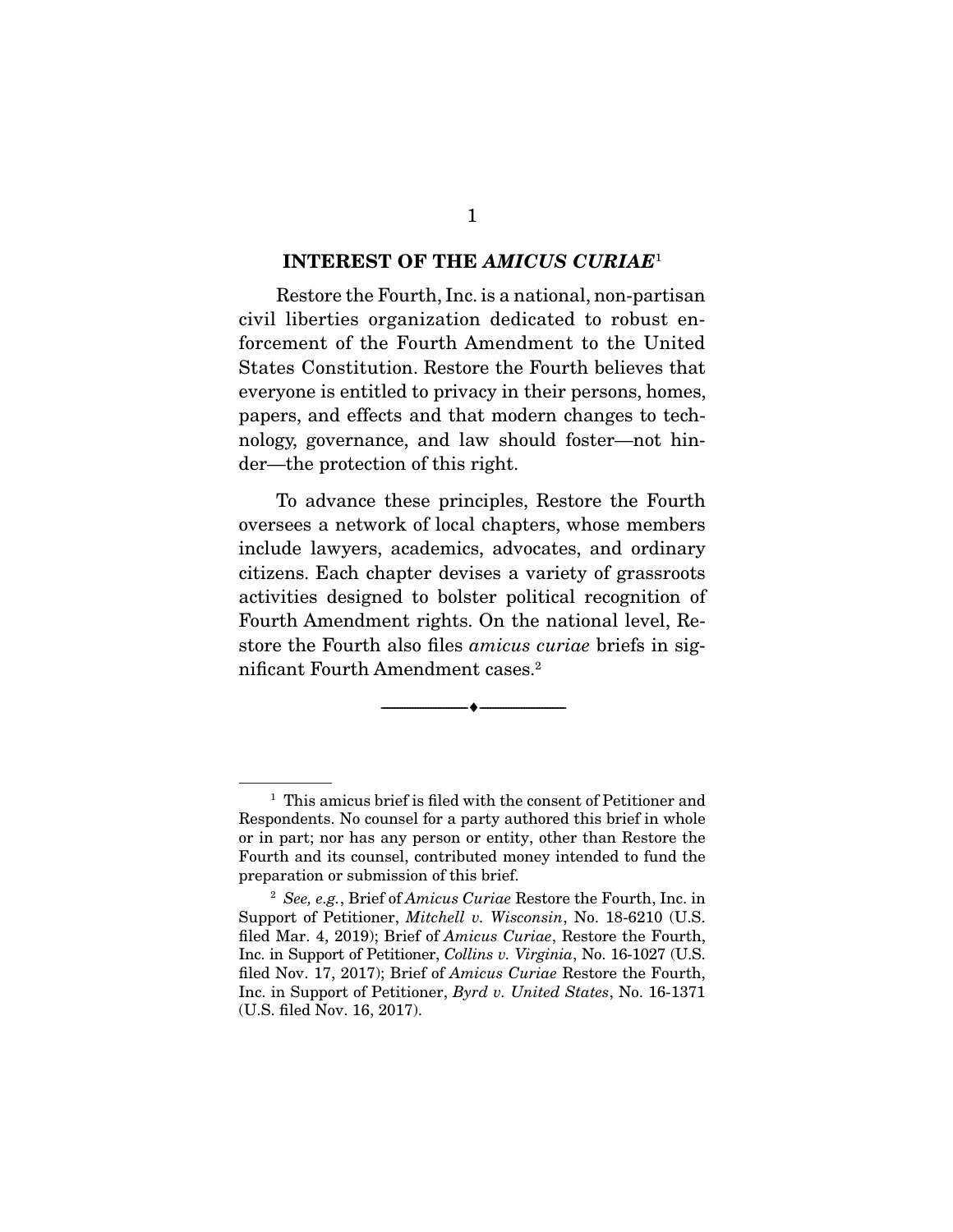#### SUMMARY OF THE ARGUMENT

Over the course of 150 years, the common law achieved a deep understanding about what is—and is not—an arrest. This tradition uniformly establishes that "[a]n arrest requires either physical force" or "submission to the assertion of authority." *California v. Hodari D.*, 499 U.S. 621, 626 (1991). In short, arrests may be either *physical* or *constructive*.

 The common law also teaches that any amount of physical force, even if unsuccessful, will prove an arrest. *See id.* at 625. Yet, the Tenth Circuit here ruled that gunfire used to restrain Petitioner Torres was no arrest because Petitioner "did not stop or otherwise submit to the officers' authority." *Torres v. Madrid*, 769 F. App'x 654, 656–57 (10th Cir. 2019).

 This is a problem. Courts are bound to uphold "that degree of privacy against government that existed when the Fourth Amendment was adopted." *United States v. Jones*, 565 U.S. 400, 406 (2012). The decision below cannot be squared with this mandate or the indispensable rights that it protects.

 This case, then, is about more than just the meaning of arrest. This case is about the respect that courts owe to common-law history in deciding Fourth Amendment disputes. The Court should now use this case to drive home this principle, so that "[r]ights declared in words" are not "lost in reality." *Weems v. United States*, 217 U.S. 349, 374 (1910).

--------------------------------- ---------------------------------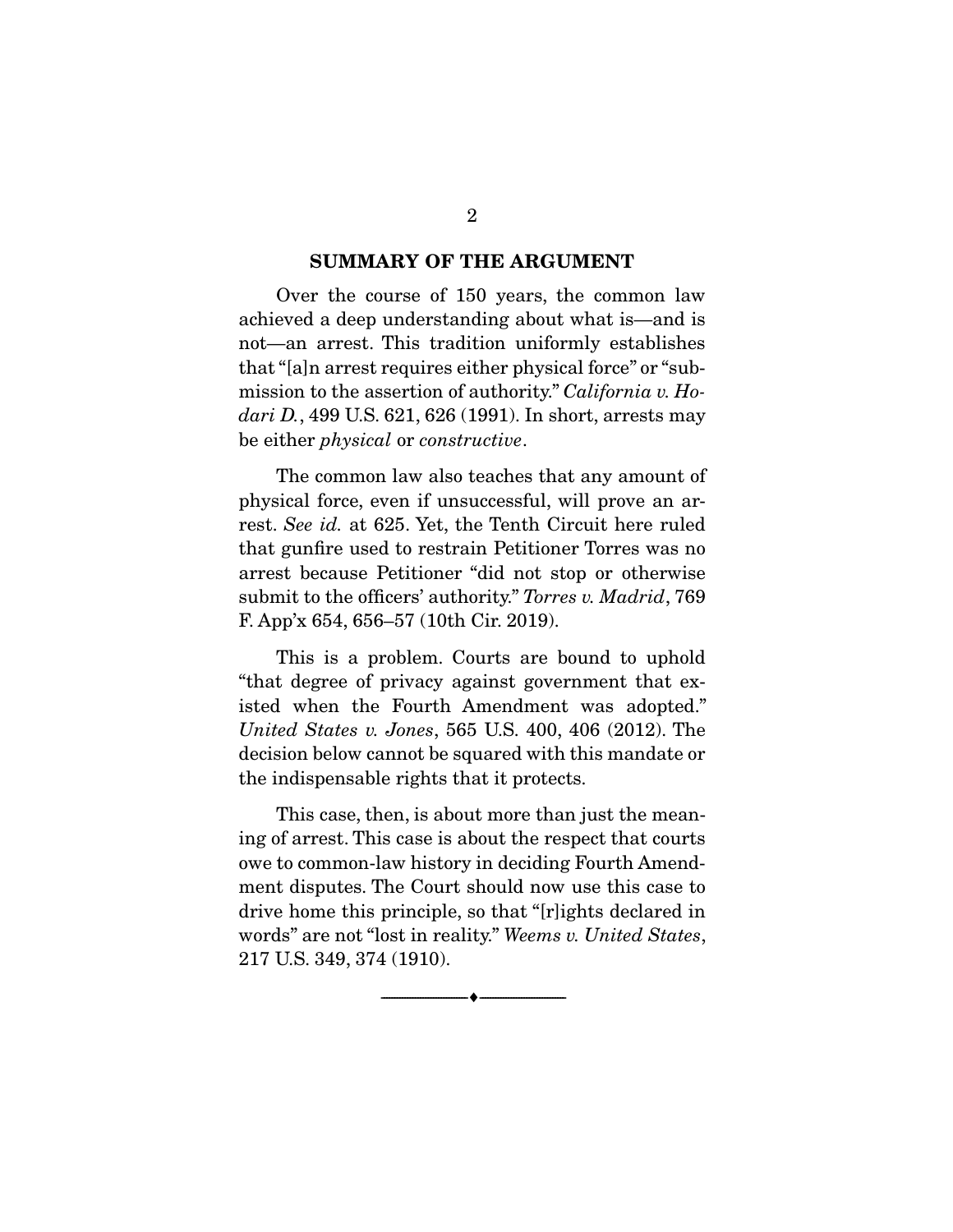#### ARGUMENT

### I. This case exemplifies a bigger problem: lower court neglect of common law history in gauging searches and seizures.

The Fourth Amendment secures "[t]he right of the people to be secure in their persons, houses, papers, and effects, against unreasonable searches and seizures." In *United States v. Jones*, 565 U.S. 400 (2012), this Court reinvigorated the importance of consulting the common law of trespass in applying this guarantee. *Id.* at 409. Rightly so: "for most of our history the Fourth Amendment was understood to embody a particular concern for government trespass upon the [specific] areas . . . it enumerates." *Id.* at 406.

 By emphasizing the rightful place of common-law history in Fourth Amendment law, the Court restored "an irreducible constitutional minimum." *Id.* at 414 (Sotomayor, J., concurring). And this limit matters now more than ever before given the pace at which new technology is enabling the police "to shrink the realm of guaranteed privacy."3 *Kyllo v. United States*, 533 U.S. 27, 34 (2001). Indeed, a focus on history reminds all courts of their duty to uphold *"*that degree of privacy

<sup>3</sup> *See, e.g.*, Kashmir Hill, *The Secretive Company That Might End Privacy as We Know It*, N.Y. TIMES, Jan. 18, 2020, https:// nyti.ms/2NEbiJZ (secret use of new facial recognition software by over 600 law enforcement agencies); Jennifer Valentino-DeVries, *Police Snap Up Cheap Cellphone Trackers*, WALL ST. J., Aug. 19, 2015, http://on.wsj.com/2ux3Ep0.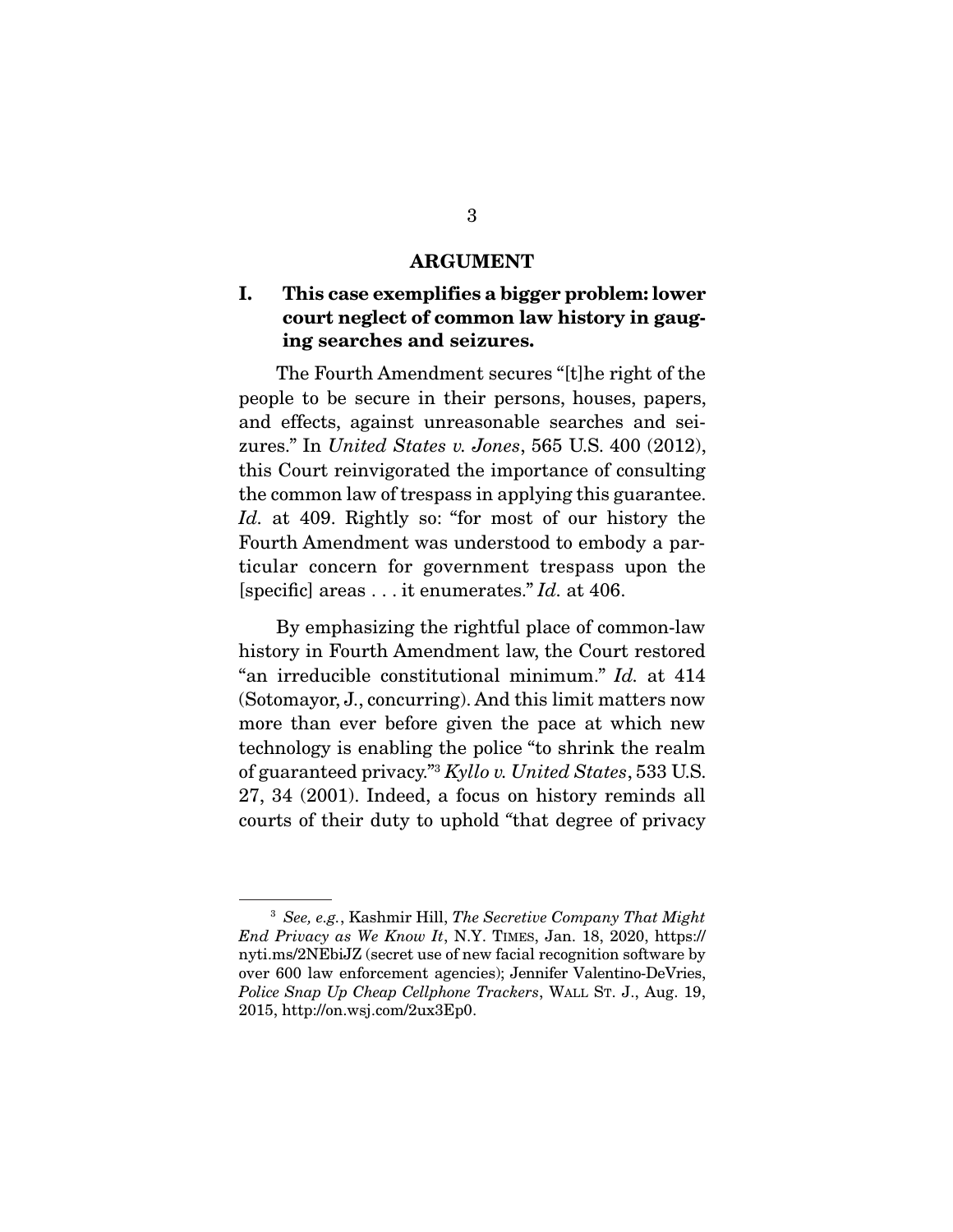against government that existed when the Fourth Amendment was adopted." *Jones*, 565 U.S. at 406.

*Jones*'s critical achievement is now in jeopardy. "American courts are pretty rusty at applying the traditional approach to the Fourth Amendment." *Carpenter v. United States*, 132 S. Ct. 2206, 2267–68 (2018) (Gorsuch, J., dissenting). This approach calls for careful review of "the statutes and common law of the founding era to determine the norms that the Fourth Amendment was meant to preserve." *Virginia v. Moore*, 553 U.S. 164, 168 (2008). Only then is it possible to extend "the specific rights known at the founding" to "their modern analogues." *Carpenter*, 132 S. Ct. at 2271 (Gorsuch, J., dissenting).

 Unfortunately, faced with this task, lower courts have opted for an easier path: neglecting common-law history altogether. An illustrative example is *LMP Services, Inc. v. City of Chicago*, 95 N.E.3d 1258 (Ill. App. Ct. 2017), *aff 'd*, No. 123123, 2019 Ill. LEXIS 658 (Ill. May 23, 2019). An Illinois state court ruled that no "search" was entailed by a city ordinance requiring all food trucks to have global-positioning-system (GPS) devices and provide the GPS data to the city. *See id.* at 1265, 1274–76.

 In reaching this conclusion, the court made no effort to review "the common law when the [Fourth] Amendment was framed." *Wyoming v. Houghton*, 526 U.S. 295, 299 (1999). The court instead assumed that this tradition only concerned *physical* intrusions. *See LMP Servs.*, 95 N.E.3d at 1275–76. And on this basis,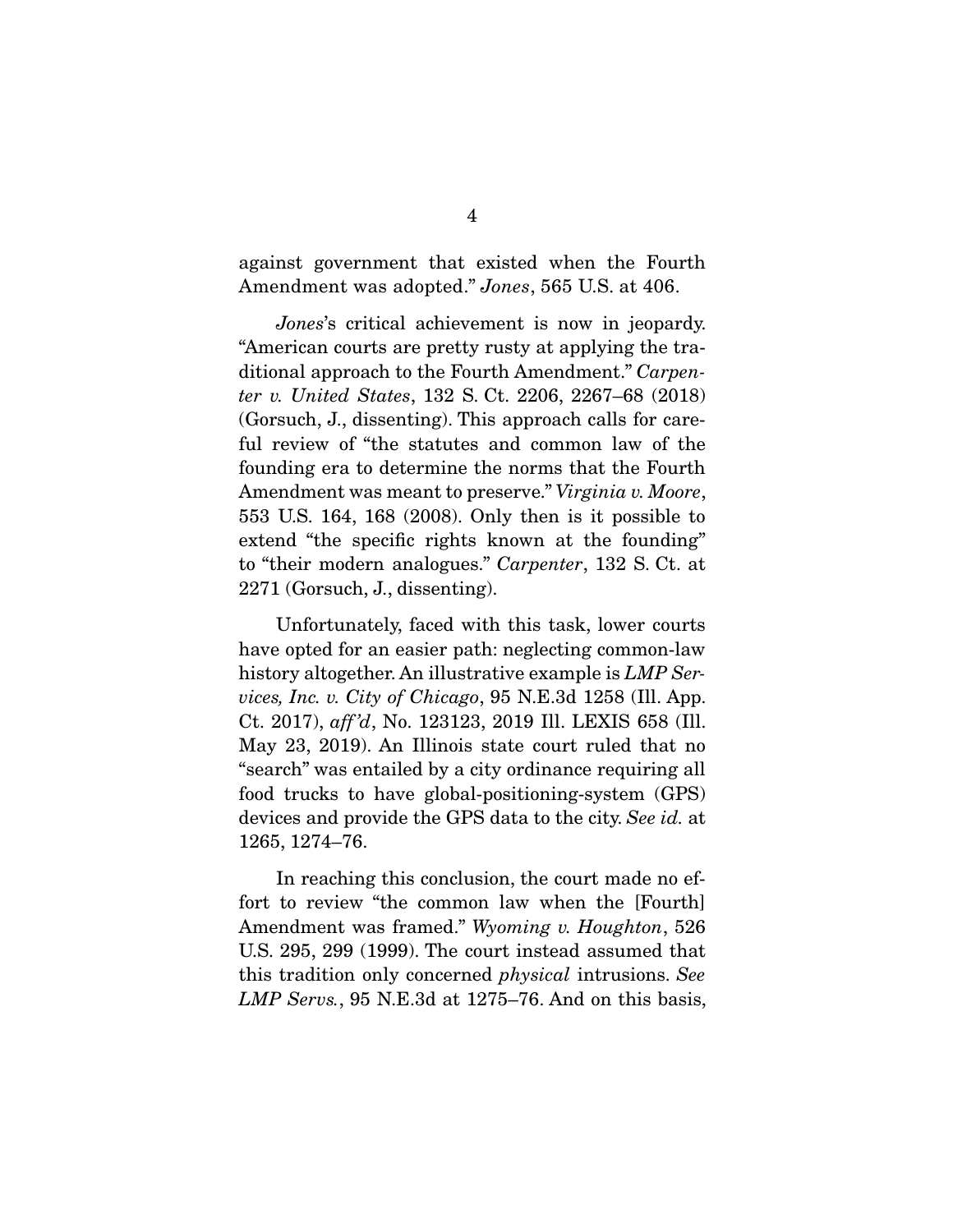the court found that the GPS requirement was not a "search" as the city did not "physically enter[] [a] ... food truck to place [a] [GPS] device" and none of the GPS devices were "[c]ity property." *Id.*

 Such reasoning neglects common-law history establishing a long-standing doctrine of "constructive trespass." *Haythorn v. Rushforth*, 19 N.J.L. 160, 165 (1842) (collecting cases). Under this doctrine, "any unlawful interference with or assertion of control over the property of another" is a trespass. *Wall & Wall v. Osborn*, 12 Wend. 39, 40 (N.Y. Sup. Ct. 1834). This enabled the common law to reach a "threat[ ] to remove goods . . . although the goods are not touched by the officer." *Haythorn*, 19 N.J.L. at 165.

 In light of this history, the GPS requirement in *LMP Services* was a "search," as it was an "assertion of control over the property of another," with the City mandating "under pretence of . . . right" that all food trucks must contain a GPS device. *Id.* The only way to avoid this conclusion is to neglect common-law history by focusing on the lack of a *physical* trespass despite the presence of a *constructive*<sup>4</sup> one. And that is just what the Illinois court in *LMP Services* did. *See* 95 N.E.3d at 1276 (finding the lack of a "*physical* occupation of property" to be the "key issue").

 The present case, *Torres*, neglects common-law history in the other direction: by focusing on the lack of a *constructive* trespass despite the presence of a

<sup>&</sup>lt;sup>4</sup> "Constructive" means "[l]egally imputed" or "having an effect in law though not necessarily in fact." BLACK'S LAW DICTION-ARY 333 (8th ed. 2004).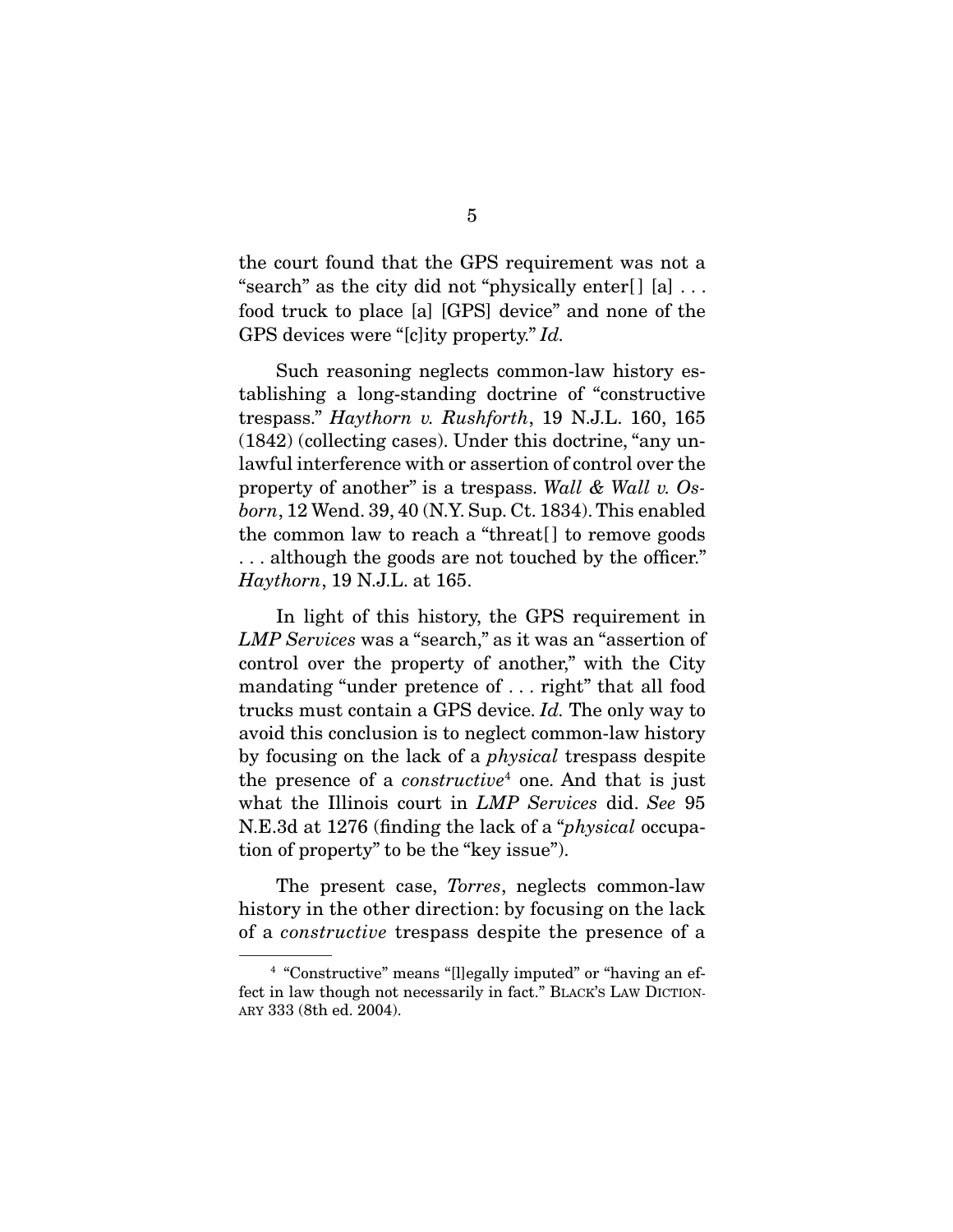*physical* one. To appreciate this point, one must begin with *California v. Hodari D.*, 499 U.S. 621 (1991). At issue was whether certain police conduct was an "arrest"—i.e., a seizure of the person governed by the Fourth Amendment. *See id.* at 625–26. The Court held that common-law history answered this question through its separate recognition of *physical* and *constructive* arrests: "[a]n arrest requires *either* physical force . . . *or*, where that is absent, submission to the assertion of authority." *Id.* at 626 & n.2.

 The Court also highlighted why this difference matters when a "subject does not yield." *Id.* Under the common law, this meant no *constructive* arrest existed. *See id.* But a *physical* arrest simply required intentional "application of physical force to restrain movement, even when it is ultimately unsuccessful." *Id.*  (bold added). Also, "the slightest application of physical force" would do. *Id.* at 625. The Court thus recognized—consistent with its later analysis in *Jones* that "[t]he Fourth Amendment is supposed to protect the people at least as much now as it did when adopted, its ancient protections still in force whatever our current intuitions or preferences might be." *United States v. Carloss*, 818 F.3d 988, 1011 (10th Cir. 2016) (Gorsuch, J., dissenting).

The Tenth Circuit's decision in *Torres* pays no mind to this reality. *See Torres v. Madrid*, 769 F. App'x 654 (10th Cir. 2019). To stop Roxanne Torres from leaving the site of a police raid, officers shot Torres twice i.e., an intentional use of physical force to restrain movement. *See id.* at. 655–56. Yet, a Tenth Circuit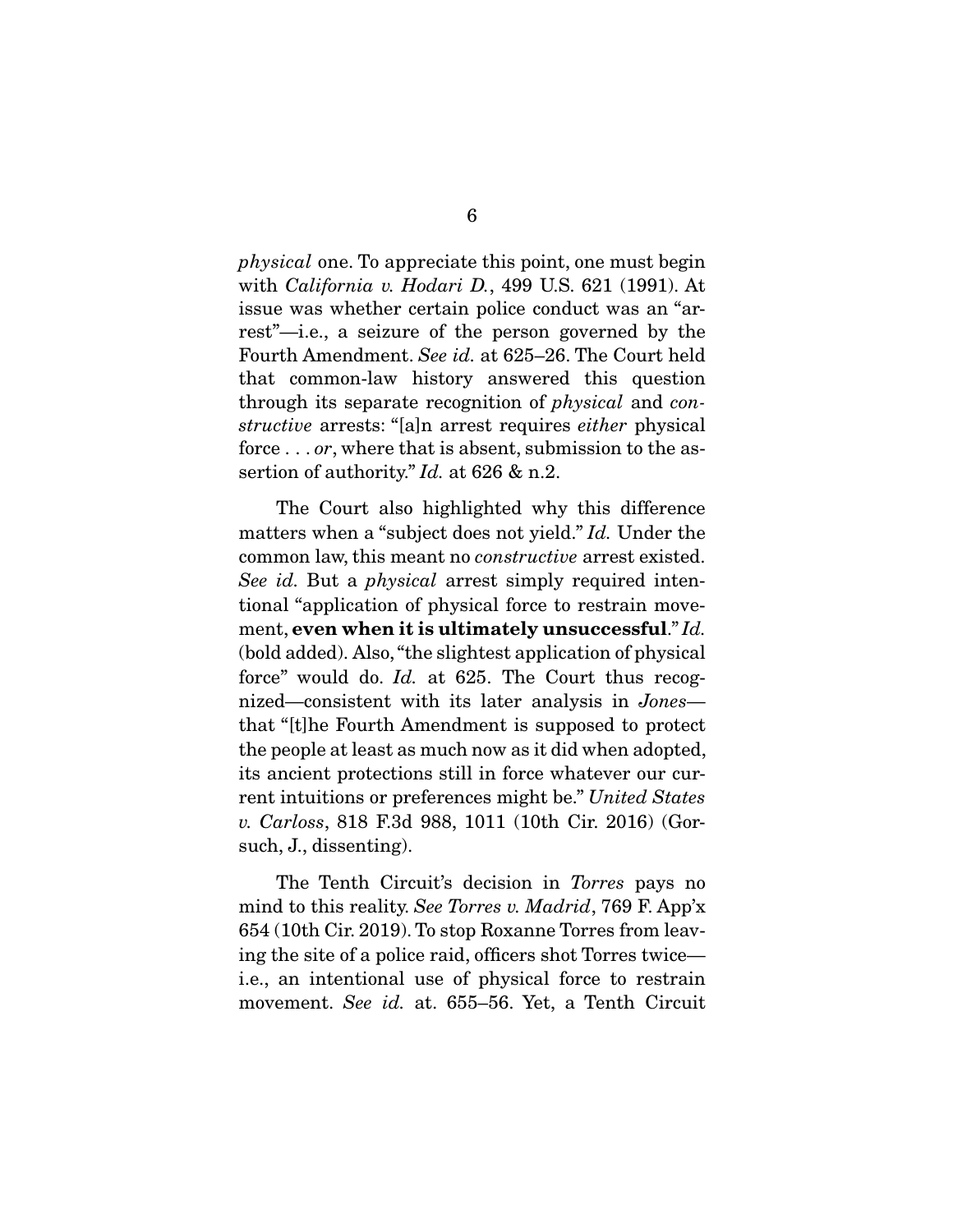panel ruled that the shooting was no arrest because "[d]espite being shot, Torres did not stop or otherwise submit to the officers' authority." *Id.* at 657. Such analysis collapses the legal distinction between *constructive* arrests (which require a show of submission) and *physical* arrests (which do not). And this is no small detail, but rather a central aspect of common-law history that *Hodari D.* expressly strives to carry forward.<sup>5</sup> *See* 499 U.S. at 626 & n.2.

 This makes *Torres* another case of a lower court neglecting "the norms that the Fourth Amendment was meant to preserve." *Moore*, 553 U.S. at 168. Such neglect obviously erodes this Court's achievement in restoring common-law history as a core protection against unreasonable searches and seizures. *Jones*, 565 U.S. at 406. Less obvious—but no less important is how such neglect also erodes the common law's own achievement in limiting the power of search and seizure. This is especially true here, with the Tenth Circuit's decision in *Torres* serving to unravel the

<sup>5</sup> Later decisions of this Court do not detract from this point (contrary to the Tenth Circuit's view). In *County of Sacramento v. Lewis*, 532 U.S. 833 (1998), the Court held that a person is seized under the Fourth Amendment "only when there is a governmental termination of freedom of movement *through means intentionally applied*." *Id.* at 844 (emphasis in original). And in *Brendlin v. California*, 551 U.S. 249 (2007), the Court held "there is no seizure without actual submission" when the police attempt to arrest "by a show of authority and without the use of physical force." *Id.* at 254. In neither case did the Court suggest that it was abandoning *Hodari D.*'s rule that a Fourth Amendment seizure exists whenever physical force is intentionally used to make an arrest, even if the arrestee does not yield.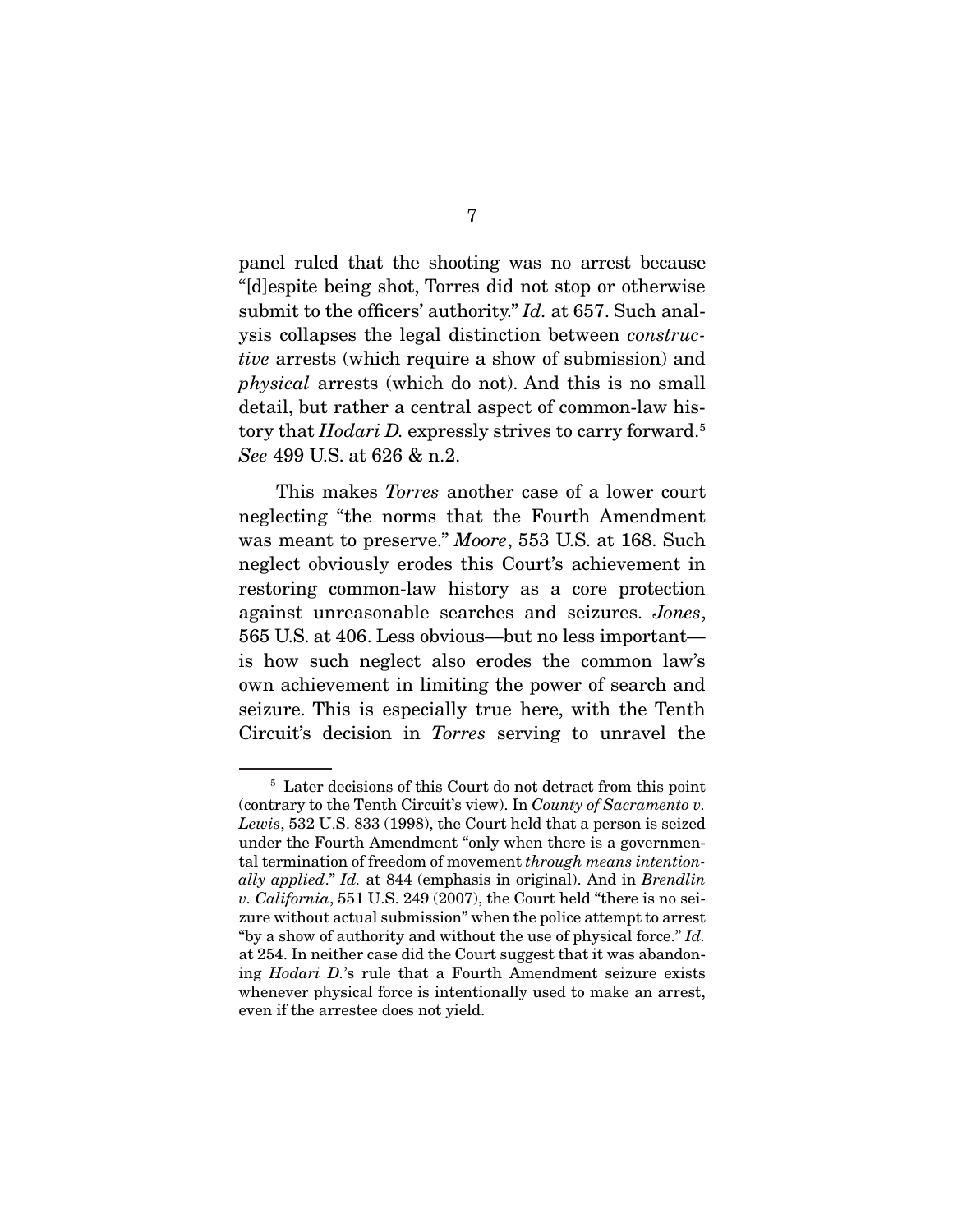common law's accumulated wisdom that arrests may be either physical or constructive in nature.

### II. Out of respect for the person, the common law recognized that an arrest could be either physical or constructive.

 "No right [was] held more sacred, or [was] more carefully guarded, by the common law, than the right of every individual to the possession and control of his own person . . . . . *n*<sup>6</sup> *Union Pac. Ry. Co. v. Botsford*, 141 U.S. 250, 251 (1891). Hence, "[a]t common law . . . the [mere] touching of one person by another without consent and without legal justification was a battery." *Cruzan v. Director, Mo. Dep't of Health*, 497 U.S. 261, 269 (1990). The common law even dictated that so long as it was "worn on the person," jewelry could not be immediately seized in order to recover a debt. *Union Pac. Ry. Co.*, 141 U.S. at 251.

 Consistent with this view of the person, the common law's first and foremost definition of  $\arctan^7$  was a

<sup>6</sup> *See also*, *e.g.*, JOHN LOCKE, SECOND TREATISE OF CIVIL GOV-ERNMENT § 27 (1690) (explaining that every individual has a property right "in his own person"); SIR MATTHEW HALE, ANALYSIS OF THE LAW: BEING A SCHEME, OR ABSTRACT, OF THE SEVERAL TITLES & PARTITIONS OF THE LAW OF ENGLAND 100 (London: E. Nutt 1716) ("Every man has a right to his own person; and a wrong done to that is nearest to him, because a man has the greatest property in his own person.").

<sup>7</sup> 'Arrest' derives "from the French, *arreter*, to stop or stay, and signifies a restraint of a man's person; depriving him of his own will and liberty, and binding him to become obedient to the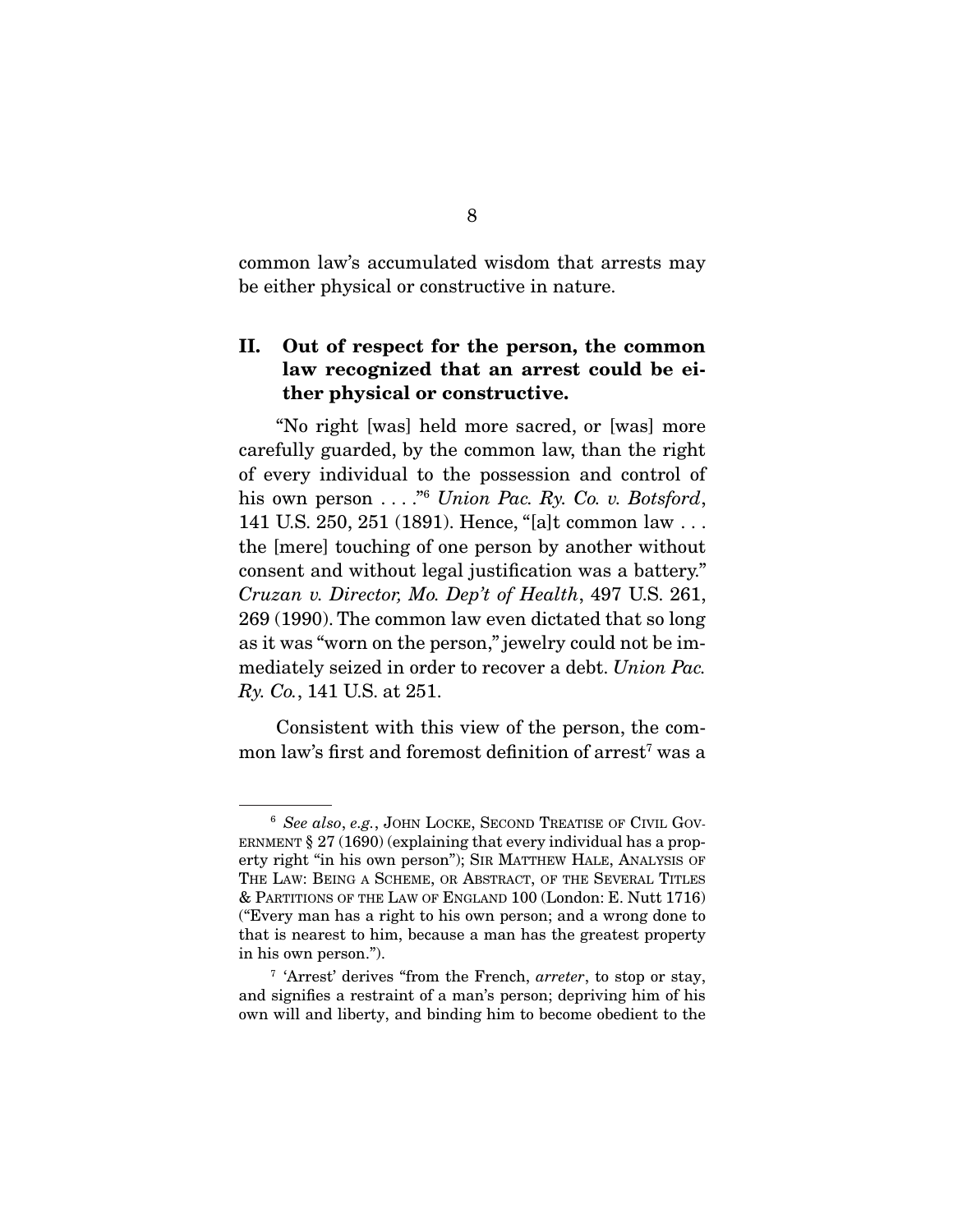physical one: "[a]n arrest must be by corporal seising or touching the defendant's body."8 Early decisions put this in concrete terms. In 1676, a court found the "taking" of a person where a bailiff caught the person "by the hand." *Anonymous* (1676) 86 Eng. Rep. 197 (KB). And in 1702, a court ruled: "If a window be open, and a bailiff put in his hand and touch one against whom [the bailiff ] has a warrant, [the person] is thereby [the bailiff 's] prisoner . . . ." *Anonymous* (1702) 87 Eng. Rep. 1060 (QB).

 By tying arrests to physical contact, the common law protected individuals in two main ways. **First**, this standard upheld the safety of persons in their own homes—so long as they avoided open windows. A bailiff could not "break[ ] open the house" to reach the subject of a warrant unless the bailiff had first touched the subject.<sup>9</sup> Second, this standard afforded a bright-line way for persons (including officers) to know when they could be held liable for an escape or rescue. "[For] there could not be . . . an escape or a rescue of a person, unless he is first arrested." *Whithead v. Keyes*, 85 Mass. 495, 501 (1862).

 The common law's physical view of arrests was put to the test in the seminal 1704 case of *Genner v.* 

will of the law. It is called the beginning of imprisonment." *Legrand v. Bedinger*, 20 Ky. 539, 540 (1827).

<sup>8</sup> 3 W. BLACKSTONE, COMMENTARIES ON THE LAWS OF ENGLAND 288 (1769).

<sup>&</sup>lt;sup>9</sup> *Id.* (absent physical contact with the subject of a warrant, a bailiff "ha[d] . . . no power" to enter the subject's home and instead had to "watch [for] his opportunity to arrest").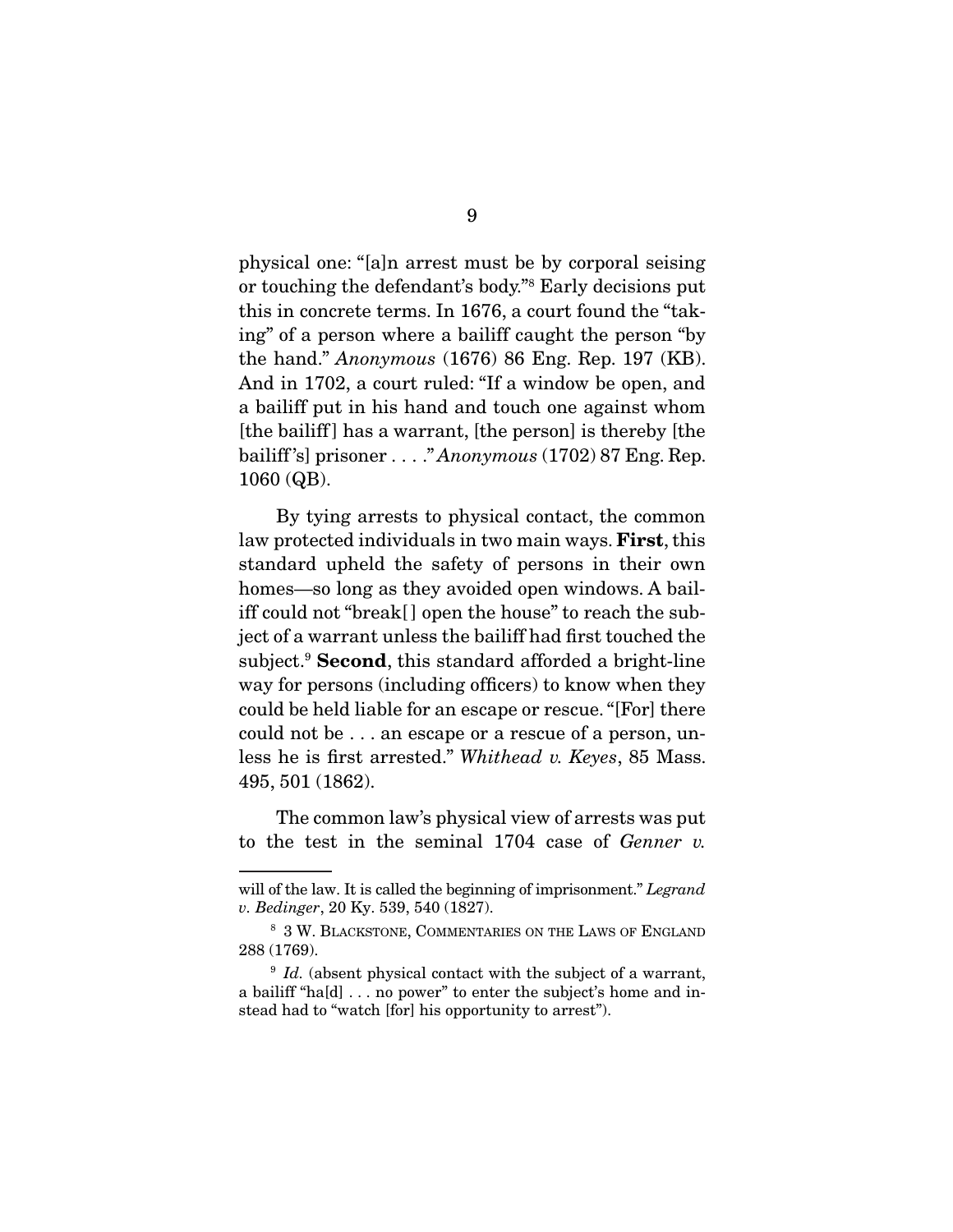*Sparks*, 87 Eng. Rep. 928 (QB) (per curiam). Genner was a bailiff who had a warrant for Sparks. *Id.* at 928. Genner came to Sparks' home and found Sparks in the yard. *Id.* Genner "pronounced the word *arrest*, but did not lay his hands on [Sparks]." *Id.* Sparks then "snatched up a pitchfork" and used it to keep Genner at bay. *Id.* Sparks finally "retreated into his house and shut the door against [Genner]." *Id.* 

The court held there was "no arrest" because Genner never "laid [his] hands" on Sparks. *Id.* Had Genner "touched [Sparks] . . . even with the end of his finger," this would "[have] been an arrest." *Id.* at 929. But Genner "pronouncing the word 'arrest,' without touching [Sparks]" fell short. *Id.* at 928. In the court's view, this was "no more an arrest" than a bailiff telling a person at a distance looking out a window that the bailiff was "arrest[ing] him." *Id.* at 928–29.

*Genner* thus affirmed the common law's physical view of arrests. The case also exposed key problems with this view being the only way to prove an arrest. If every arrest required some form of physical contact, every arrest necessarily risked a physical altercation or bodily injury.10 Put another way, a physical view of arrest undercut the idea that "[i]f an officer say

<sup>10</sup> *See* 1 W. BLACKSTONE, COMMENTARIES ON THE LAWS OF ENG-LAND 130 (1768) ("For whatever is done by a man, to save either life or member, is looked upon as done upon the highest necessity and compulsion.").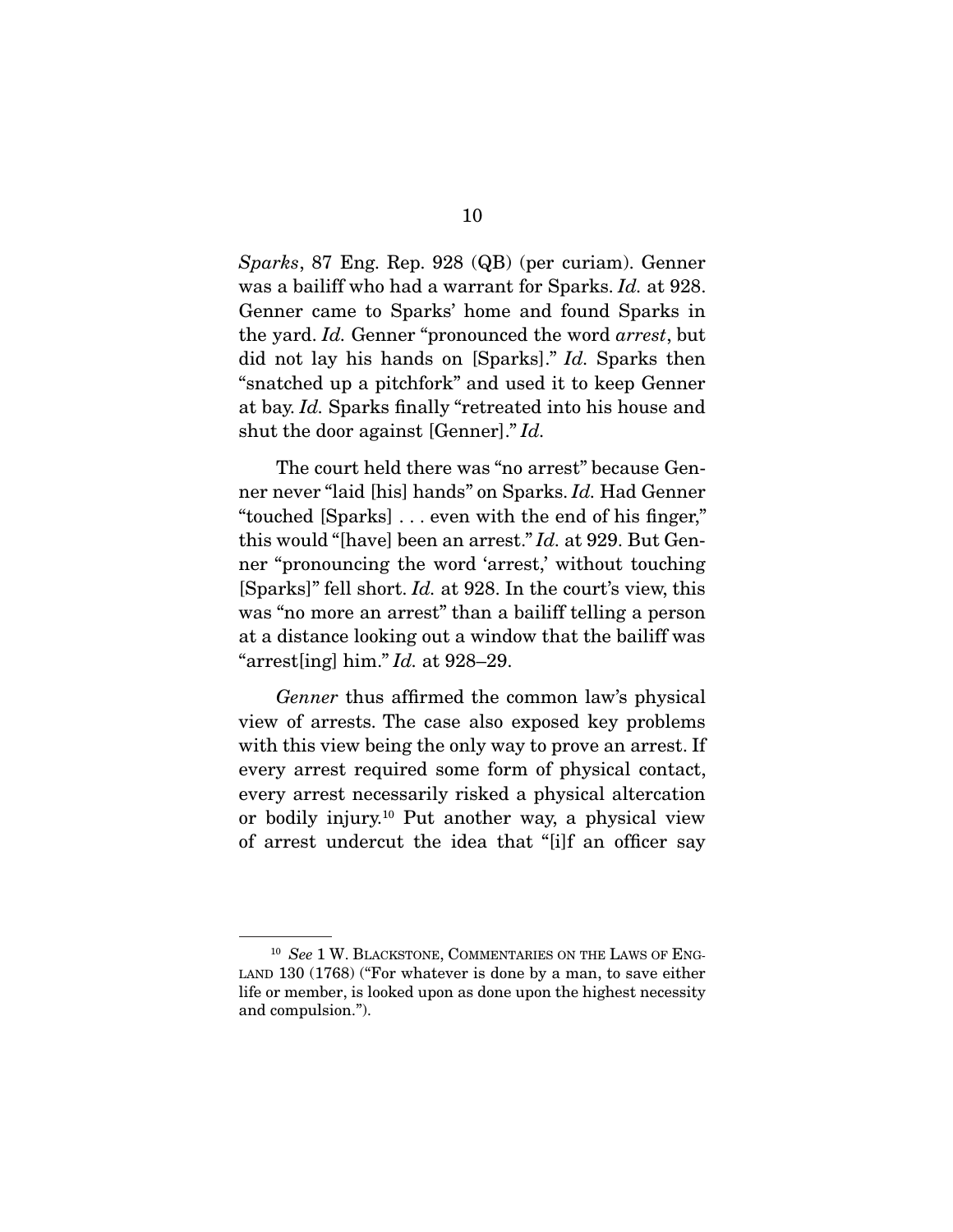to [a] party, 'I arrest you in the *king's name,*' the party . . . ought to obey him."11

 The common law's physical view of arrests also did not account for the fact that officers were "not obliged to use violence or menace" in making arrests, "but had a right to abstain from any unnecessary force." *Josselyn v. McAllister*, 25 Mich. 45, 48 (1872). Arrests lacking physicality, in turn, were no less arrests. In 1736, Chief Justice Hardwicke illustrated this point with a hypothetical: "if a bailiff comes into a room, and tells the defendant he arrests him, and locks the door, that is an arrest." *William & Jones & Others* (1736), 95 Eng. Rep. 193, 194 (KB).

Enter *Horner v. Battyn* (KB 1738).<sup>12</sup> At issue was an objection to a acquiesced-to arrest because "the bailiff . . . never touched the defendant."13 The court overruled the objection, finding "[t]his is a good arrest."14 The court explained that if a person "go[es] or fle[es] from [a bailiff ], it could be no arrest unless the bailiff had laid hold of him."15 But if a bailiff says to a person

<sup>15</sup> *Id.* 

<sup>&</sup>lt;sup>11</sup> 1 WILLIAM DICKINSON, A PRACTICAL EXPOSITION OF THE LAW RELATIVE TO THE OFFICE AND DUTIES OF A JUSTICE OF THE PEACE 117 (London: Reed & Hunter 1813).

<sup>&</sup>lt;sup>12</sup> Reported in: WILLIAM LOYD, CASES ON CIVIL PROCEDURE 798 (1916); *see also*, *e.g.*, *Pike v. Hanson*, 9 N.H. 491, 493 (1838) (citing *Horner*); *Hollister v. Goodale*, 8 Conn. 332, 335 (1831) (same); *see generally* FRANCIS BULLER, AN INTRODUCTION TO THE LAW RELATIVE TO TRIALS AT NISI PRIUS 61–62 (London: W. Strahan & M. Woodfall 1772) (detailing *Horner*).

<sup>13</sup> LOYD, *supra* note 12, at 798.

 $14$  *Id.*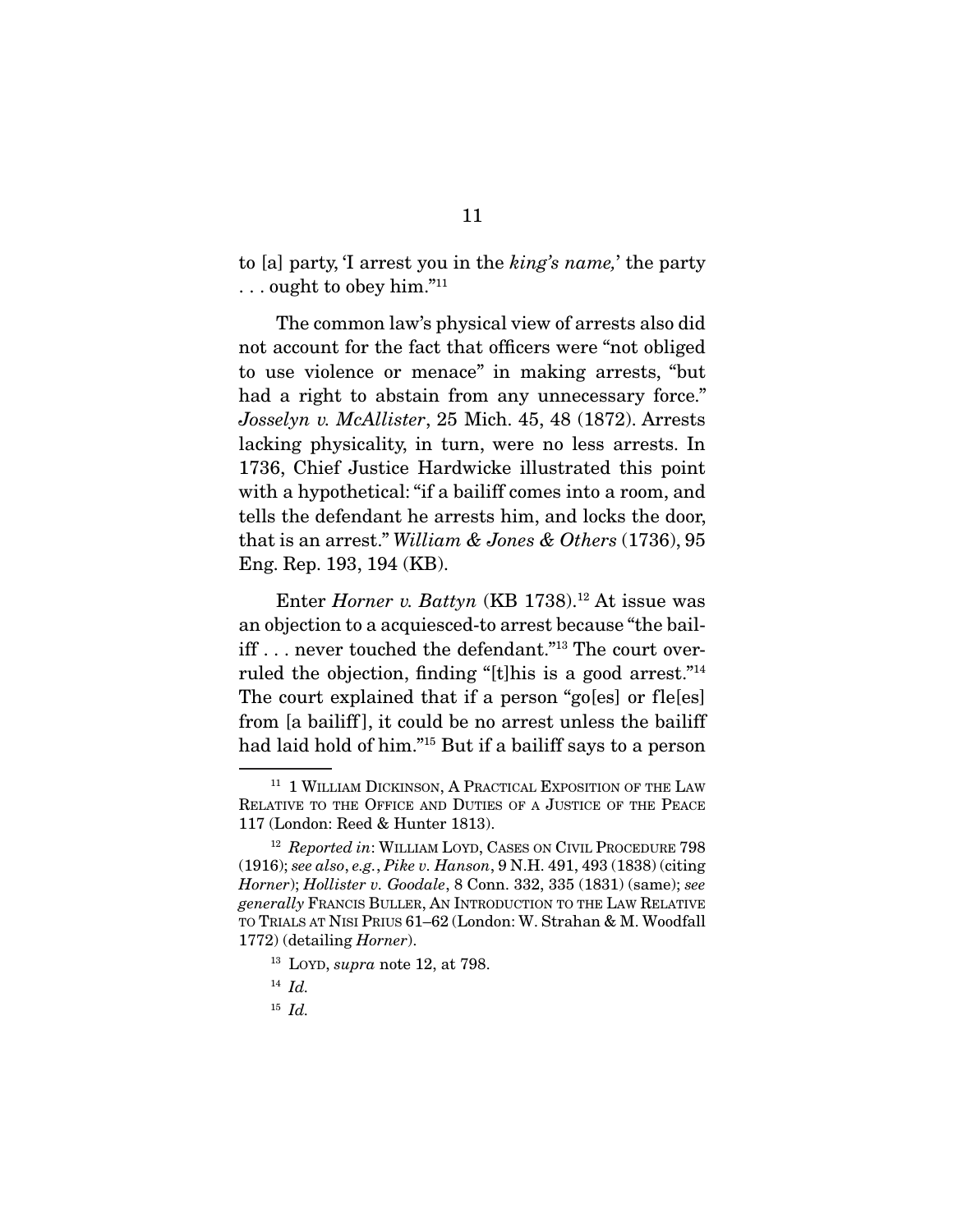"[y]ou are my prisoner," and the person then "submits . . . or goes with him," this is an arrest "because [the person] submitted."16 It did not matter that the bailiff "never touched" the person.<sup>17</sup>

 This was a watershed moment for the common law: the innovation of a *constructive* view of arrests. *Horner* made it possible for the law to recognize an arrest without inviting violence or a risk of injury.18 And *Horner* did this while observing (as the physical view did) that "[m]ere words will not constitute an arrest." *Russen v. Lucas* (KB 1824).19 The essential ingredient of a constructive arrest was *a show of submission*: "if [a] party acquiesces in the arrest, and goes with the officer, it will be a good arrest."20

 The common law fast embraced this reasoning. Shortly after *Horner* was decided, Chief Justice Lee declared: "though a man is not touched, yet if he knows there is a process against him, and submit to it, it is an arrest." *Sheriff of Hampshire v. Godfrey* (1738), 87 Eng. Rep. 1247, 1247 (KB). Justice Probyn further detailed when submission to an arrest may be inferred: "If no hands are laid upon a man, but his horse is stopped,

<sup>16</sup> *Id.* 

 $17$  *Id.* 

<sup>18</sup> *See Pike*, 9 N.H. at 493 (adopting a constructive view of arrest because persons are "not obliged to incur the risk of personal violence and insult" that physical arrests pose).

<sup>19</sup> *Reported in*: 1 F. A. CARRINGTON & J. PAYNE, REPORTS OF CASES ARGUED & RULED AT NISI PRIUS 153 (1825).

<sup>20</sup> *Id.*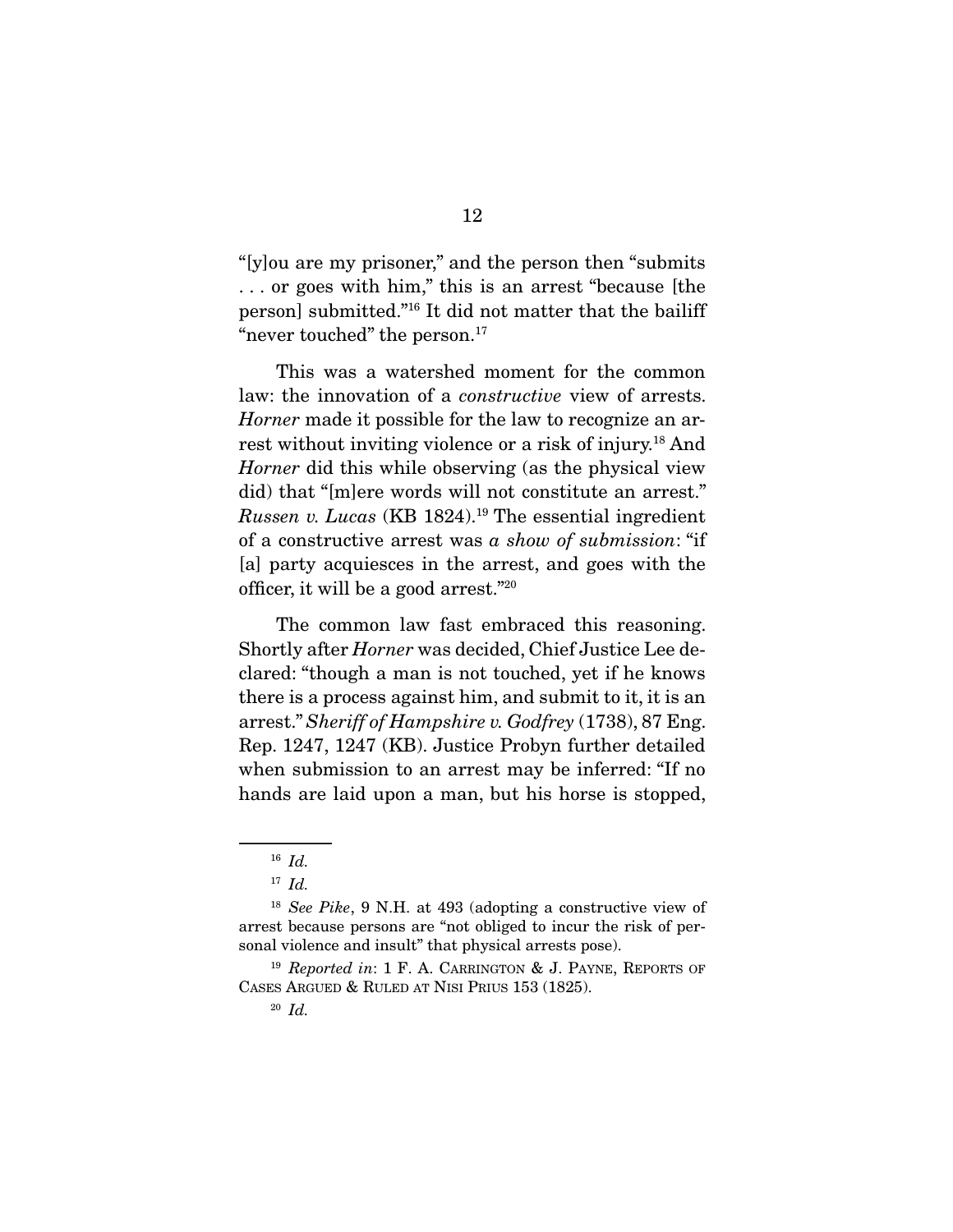and he prays to go to a house to [stable the horse], it is a submission . . . ." *Id.*

 None of this, however, lessened the common law's separate appreciation of physical arrests. Just consider *Sandon v. Jervis* (QB 1858).<sup>21</sup> All three presiding judges reaffirmed *Genner* and the physical view.<sup>22</sup> Justice Erle deemed it "clear" that "the touch of the sheriff's officer constitutes an arrest."<sup>23</sup> Justice Compton agreed: "The touch is the test, and it is no part of the test that the officer must have corporal possession of the party."24 Justice Hill finally declared that "touching in the most indefinite manner is sufficient" to prove an arrest.25

 Such analysis then confirms that the common law's development of a constructive view of arrests neither replaced nor merged with the common law's original physical view of arrests.<sup>26</sup> Rather, the two operated side by side. This can be seen in cases like *Simpson v. Hill* (KB 1795),<sup>27</sup> where Chief Justice Eyre explains that an arrest would occur if  $either: (1)$  a constable

<sup>26</sup> This resembles the Court's observation in *Jones* that when it comes to government searches, "the *Katz* reasonable-expectation-ofprivacy test has been added to, *not substituted for*, the commonlaw trespassory test." 565 U.S. at 409.

<sup>27</sup> *Reported in*: 1 ISAAC ESPINASSE, REPORTS OF CASES ARGUED & RULED AT NISI PRIUS 431 (London: G. Auld 1801).

<sup>21</sup> *Reported in*: 4 THE JURIST (NEW SERIES) 737–38 (1859).

<sup>22</sup> *See id.* 

<sup>23</sup> *Id.* at 738.

<sup>24</sup> *Id.* 

<sup>25</sup> *See id.*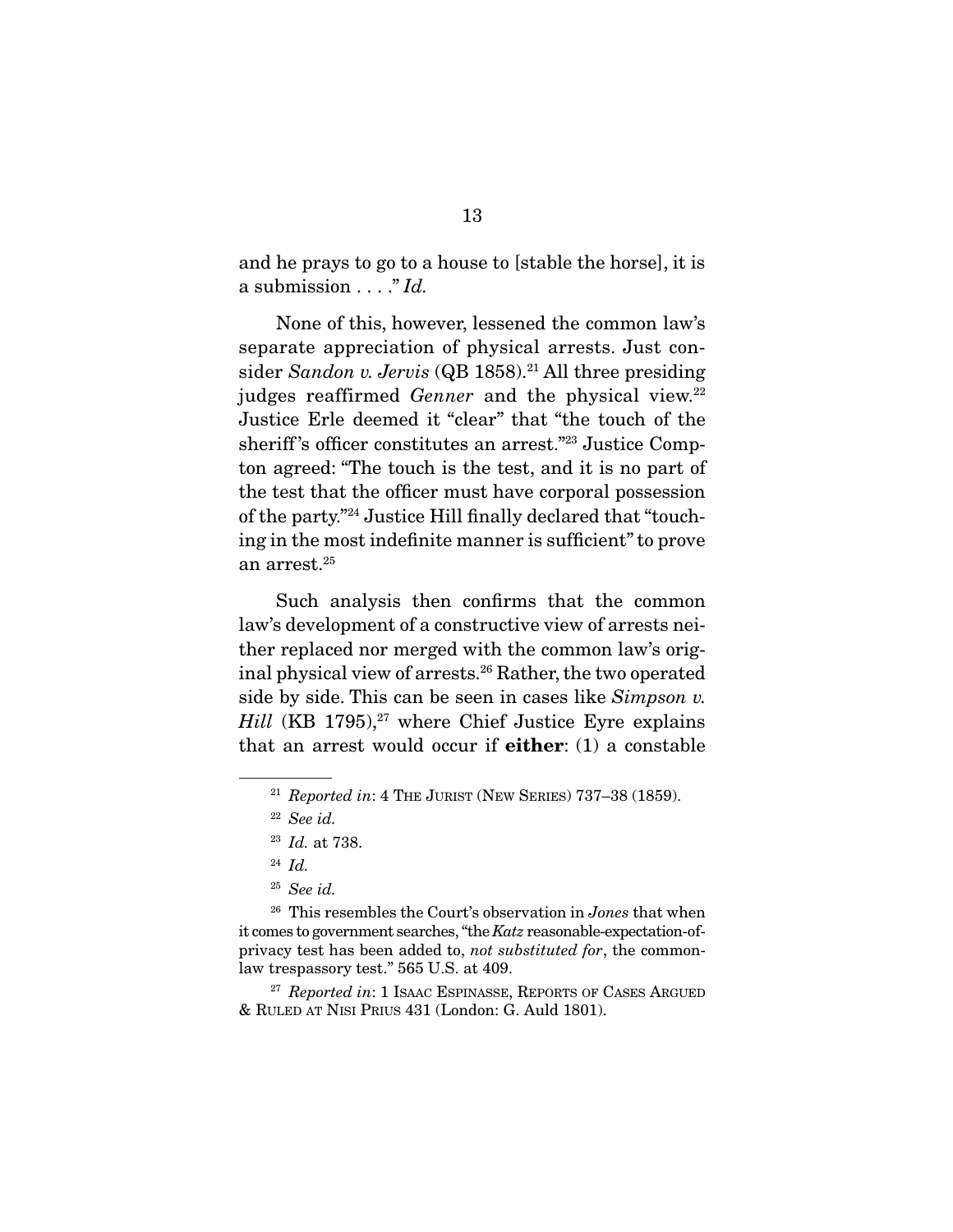"tapped" a person "on the shoulder" and told her "You are my prisoner"; **or**  $(2)$  a person "submitted herself " into a "[constable's] custody."28 *Berry v. Adamson* (KB 1827) then offers the ultimate distillation of this point: to decide a false-arrest claim, a court must first consider if the plaintiff has "either actually or constructively been arrested?"29

 The same understanding may be seen in leading common-law treatises of the founding era. As one such treatise explained: "[t]o constitute an arrest, the party ... must **either** be actually touched by the officer... or must submit himself either by words or actions to be in custody."30 Another major treatise offered a similar description: an arrest could be made by "laying hold of the prisoner and pronouncing words of arrest" or "without . . . laying hold of him, if he had before submitted to the arrest."31

 American state courts took notice. For example, in 1862, the Massachusetts Supreme Judicial Court adopted the common law's physical view of arrests. *See Whithead v. Keyes*, 85 Mass. 495, 501 (1862) ("[A]n officer effects an arrest of a person . . . by laying his hand on him for the purpose of arresting him, though he may

<sup>28</sup> *Id.* 

<sup>29</sup> *Reported in*: 6 R. BARNEWALL & C. CRESSWELL, REPORTS OF CASES ARGUED & DETERMINED IN THE COURT OF KING'S BENCH 528, 530 (London: A. Strahan 1828) (bold added).

<sup>&</sup>lt;sup>30</sup> 1 JOSEPH CHITTY, A PRACTICAL TREATISE ON THE CRIMINAL LAW 48 (London: A. J. Valpy 1816) (bold added).

<sup>&</sup>lt;sup>31</sup> 1 EDWARD HYDE EAST, A TREATISE OF THE PLEAS OF THE CROWN 300 (Philadelphia: P. Byrne 1806).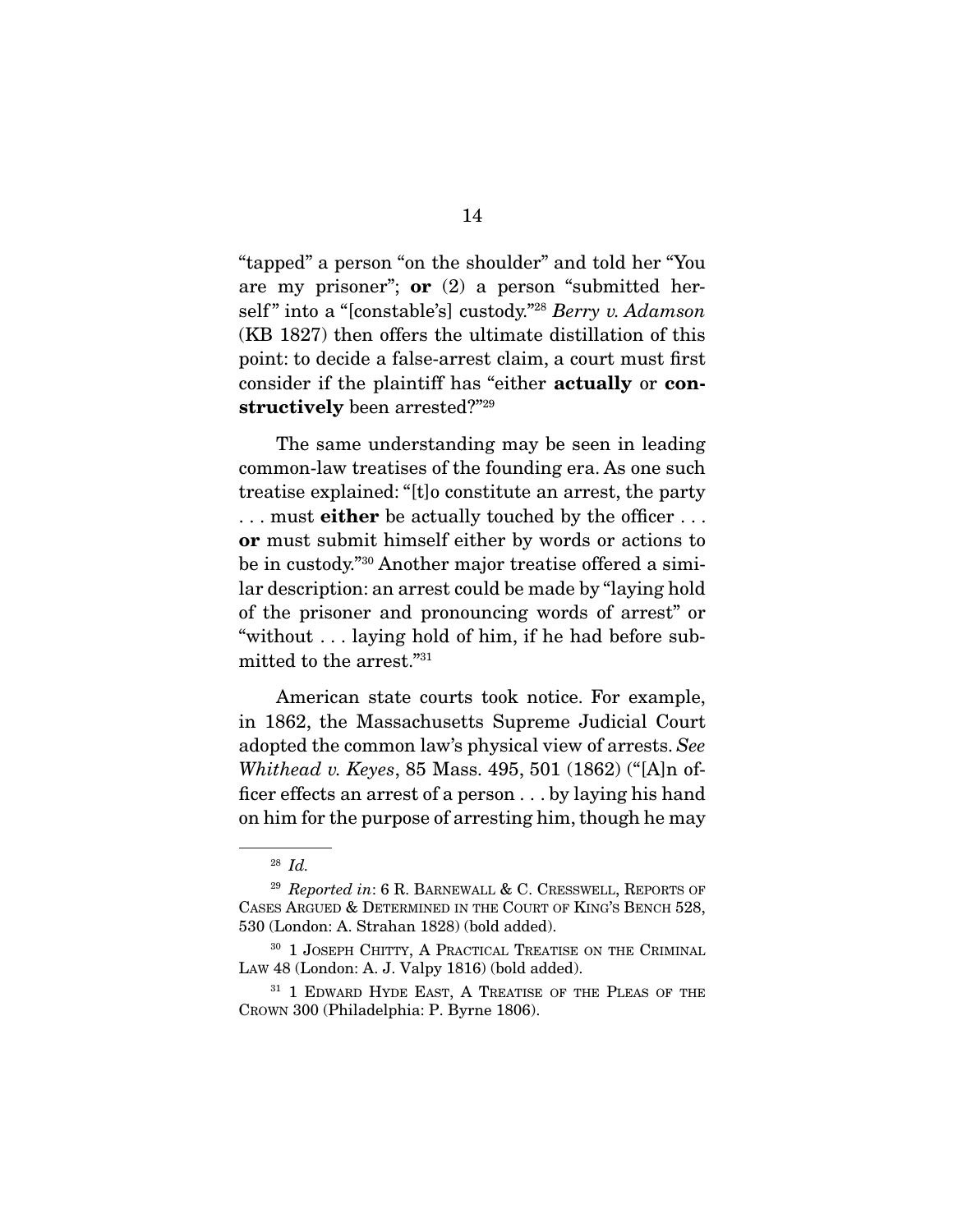not succeed in stopping and holding him."). Then, a few years later, the same court adopted the common law's constructive view of arrests. *See Mowry v. Chase*, 100 Mass. 79, 85 (1868) ("[I]t was not necessary to touch the person of the defendant in order to make an arrest. It is enough, to constitute an arrest, if the party be within the power of the officer and submit to the arrest.").32

*In summary*: Over 150 years, the common law developed two separate limits on the power to seize persons. Through a *physical* view of arrests that provided "any touching, however slight, is sufficient," the common law guarded the home and established clear lines of liability.33 And through a *constructive* view of arrests, the common law made it possible for arrests to be made—and later contested—without endangering life and limb, as "no manual touching of the body or actual

<sup>&</sup>lt;sup>32</sup> Other examples of American state courts embracing the common law's physical and constructive views of arrest include: *Richardson v. Rittenhouse*, 40 N.J.L. 230, 235 (1878) ("It is not necessary that there should be a manual touching of the body, or actual force used to constitute an arrest; it is sufficient if the party . . . submits to the arrest."); *Jones v. Jones*, 35 N.C. 448, 448 (1852) ("To constitute a legal arrest, it is not necessary that the officer should touch the person  $\dots$ . It is sufficient  $\dots$  [if] the person says 'I submit to your authority'. . . ."); *Field v. Ireland*, 21 Ala. 240, 245 (1852) ("[N]o manual touching of the body  $\dots$  is necessary to constitute an arrest. It is sufficient if the party is within the power of the officer and submits.").

<sup>&</sup>lt;sup>33</sup> 1 THOMAS WATERMAN, A TREATISE ON THE LAW OF TRESPASS IN THE TWOFOLD ASPECT OF THE WRONG AND THE REMEDY 312 (New York: Baker, Voorhis & Co. 1875).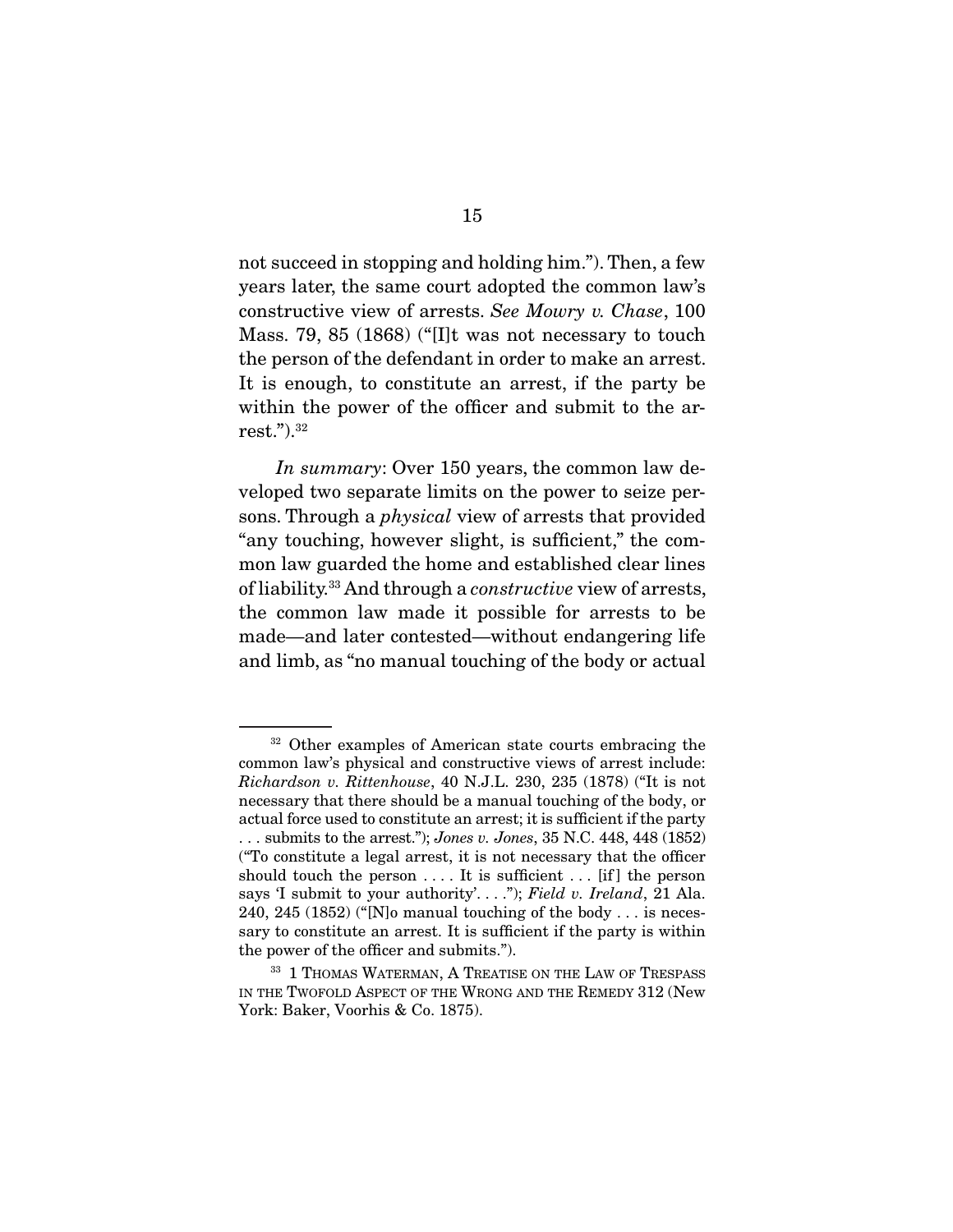force [was] necessary to constitute an arrest, if the [arrestee] . . . submit[ted]."34

 This was a massive achievement—one that the Tenth Circuit's decision in *Torres* completely undoes. As noted above, this decision makes submission-toarrest a condition of proving any arrest, even when officers shoot someone. *See* 769 F. App'x at 655–56. This decision thus "clear[s] away a fence" that has long separated physical arrests from constructive arrests, and does so without ever looking "for the reason it was built in the first place." *Artis v. D.C.*, 138 S. Ct. 594, 608 (2018) (Gorsuch, J., dissenting). That reason, as borne out by the preceding common-law history, was to better protect "the right of every individual to the possession and control of his own person." *Union Pac. Ry. Co.*, 141 U.S. at 251.

#### **CONCLUSION**

--------------------------------- ---------------------------------

 Ultimately, this case is about the "constitutional floor below which Fourth Amendment rights may not descend." *Carpenter v. United States*, 132 S. Ct. 2206, 2270 (2018) (Gorsuch, J., dissenting). Commonlaw history creates this floor through its recognition of physical and constructive trespasses. While "[m]uch work is needed to revitalize this area," when it comes to arrests, no heavy lifting is required. *Id.* All the Court has to do is affirm over 150 years of common-law

<sup>34</sup> *Id.*